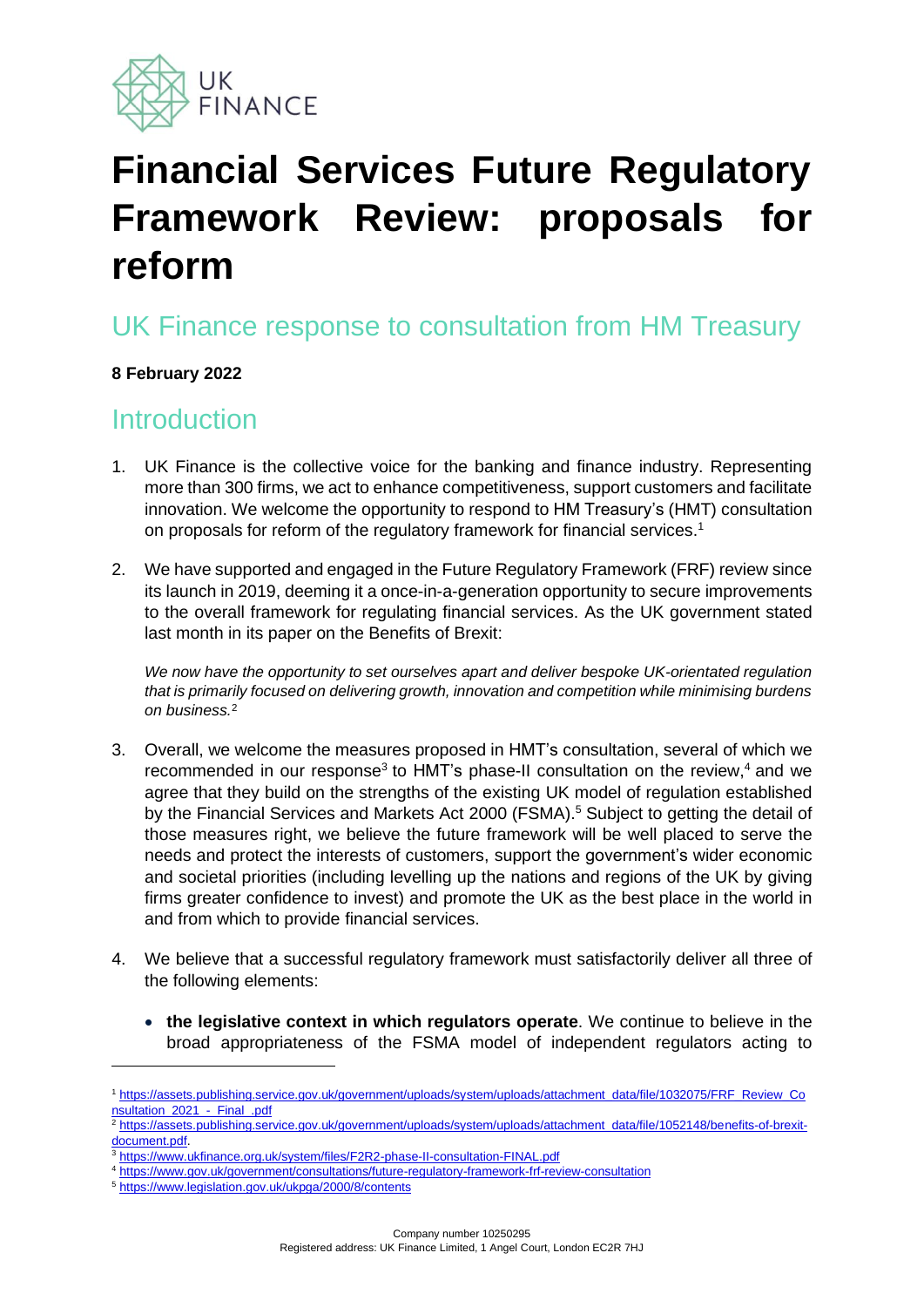advance objectives set for them by Parliament, and we strongly endorse the proposed addition of secondary objectives for growth and international competitiveness to the Prudential Regulation Authority (PRA) and the Financial Conduct Authority. However, we remain disappointed that HMT has not yet decided to extend these and other core measures to other financial-services regulators, principally the Payment Systems Regulator (PSR) and the Bank of England's (BoE) other regulatory functions. Without this, the FRF review will not deliver a coherent and consistent regulatory framework across the sector as a whole. (For similar reasons, we also remain of the view that it would be beneficial to extend the BoE's secondary competition objective when acting as the PRA to its role as the Resolution Authority.) We therefore welcome HMT's parallel consultation on adapting the regulatory framework for central counterparties and central securities depositories, $6$  and we look forward to its subsequent consultation in the first half of this year on the regulation of payments firms by the BoE and the PSR, in which it will look to ensure coherence with the principles and objectives of the FRF review. That would also be an opportune time, more than six years after it became operational, to review the status of the PSR;

- **rigour of regulatory decision-making**. As we have argued previously, for regulators to effectively advance their statutory objectives at minimum cost and risk of unintended consequences, it is vital that their interventions be made on a sound evidential footing. To that end, we strongly welcome the proposals to strengthen the requirements governing how the PRA and the FCA conduct cost/benefit analyses (CBAs) and review existing rules. We think that the proposed CBA panel will be most effective if it scrutinises CBAs prior to their publication; and
- **accountability for regulatory decisions**. It is vital that the regulators, like all public bodies, be accountable under the law for meeting their statutory duties. It is inevitable that they will sometimes err and therefore equally important that there be suitable mechanisms for holding them to account. This is the key regard in which the proposals fall short, with the result that the regulators' enhanced roles will not be matched by enhanced accountability, to the detriment of the overall regulatory framework. We recommend a mechanism for triggering a rule review based on the existing supercomplaint model.
- 5. We comment in detail on the proposed reforms in our answers below to the questions posed in the consultation document. Before doing so, we highlight one further recommendation in our previous response that, while absent from HMT's proposals, we continue to believe may need to be addressed in the future regulatory framework: the introduction of a new process for the Financial Ombudsman Service's (FOS) handling of complaints with implications that go beyond the specifics of the case. As the Treasury Committee argued in its June 2021 report on the Future Framework for Regulation of Financial Services, $<sup>7</sup>$  this is necessary to ensure regulatory certainty and prevent the FOS</sup> overstepping the role intended for it by Parliament. We are encouraged by the FOS's publication last month of a Wider Implications Framework,<sup>8</sup> and we look forward to working with the FOS to ensure it addresses our concerns. However, as the Framework recognises, the scope for cooperation between the FOS and the FCA (among other

<sup>6</sup> [https://assets.publishing.service.gov.uk/government/uploads/system/uploads/attachment\\_data/file/1046976/Final\\_version\\_FR](https://assets.publishing.service.gov.uk/government/uploads/system/uploads/attachment_data/file/1046976/Final_version_FRF_for_CCPs_and_CSDs_consultation.pdf) [F\\_for\\_CCPs\\_and\\_CSDs\\_consultation.pdf.](https://assets.publishing.service.gov.uk/government/uploads/system/uploads/attachment_data/file/1046976/Final_version_FRF_for_CCPs_and_CSDs_consultation.pdf)

<sup>7</sup> [https://publications.parliament.uk/pa/cm5802/cmselect/cmtreasy/147/147.pdf.](https://publications.parliament.uk/pa/cm5802/cmselect/cmtreasy/147/147.pdf)

<sup>8</sup> [https://www.financial-ombudsman.org.uk/who-we-are/work-other-organisations/wider-implications-](https://www.financial-ombudsman.org.uk/who-we-are/work-other-organisations/wider-implications-framework#:~:text=The%20Wider%20Implications%20Framework%20is,across%20the%20financial%20services%20industry)

[framework#:~:text=The%20Wider%20Implications%20Framework%20is,across%20the%20financial%20services%20industry.](https://www.financial-ombudsman.org.uk/who-we-are/work-other-organisations/wider-implications-framework#:~:text=The%20Wider%20Implications%20Framework%20is,across%20the%20financial%20services%20industry)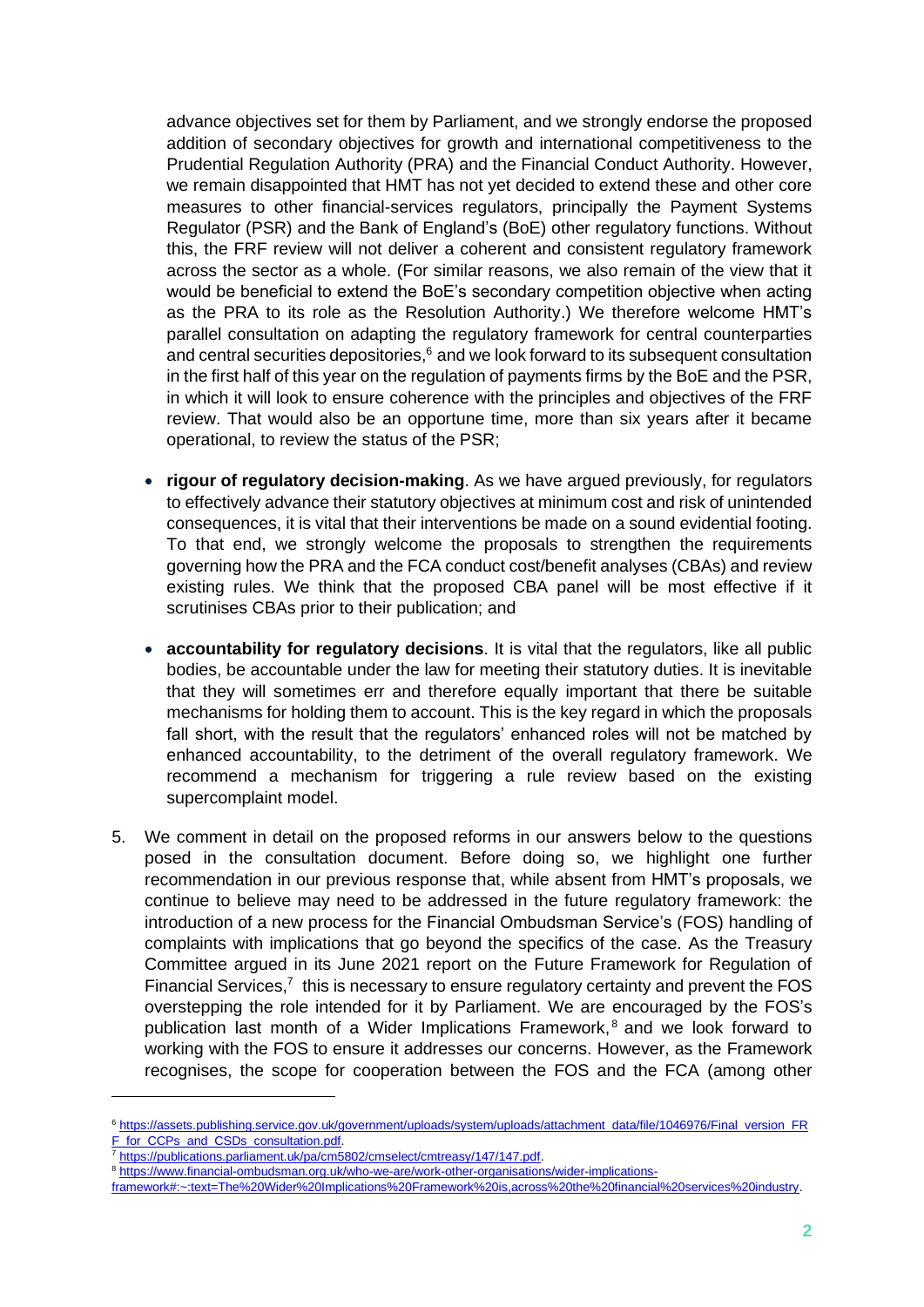participants) is necessarily limited by their respective statutory roles. We therefore urge HMT to indicate its willingness to pursue reform by statutory means should the operational solutions possible within the Framework prove insufficient to the task.

- 6. Finally, although the Competition and Markets Authority (CMA) is not within the scope of the FRF review, it nonetheless has significant locus over financial services. As we argued in our response<sup>9</sup> to the Department for Business, Energy and Industrial Strategy's (BEIS) 2021 consultation on reforming competition and consumer policy,<sup>10</sup> it is vital that the CMA's role in relation to financial services and, by extension, to financial-services regulators be clarified. There is a significant degree of overlap between the CMA's powers and activities and those of the FCA and the PSR, both of which have concurrent and sectoral competition powers, and this risks duplicative and confusing regulatory interventions. We look forward to the government addressing this issue.
- 7. If you have any questions relating to this response, please contact Matthew Conway, Director of Strategic Policy, at [matthew.conway@ukfinance.org.uk.](mailto:matthew.conway@ukfinance.org.uk)

### Consultation questions

**Q1. Do you agree with the government's approach to add new growth and international competitiveness secondary objectives for the PRA and the FCA?**

- 8. We strongly agree with the proposed addition of secondary objectives for growth and international competitiveness for the PRA and the FCA. As we argued in our response to HMT's phase-II consultation, the contribution of the banking and finance sector to the prosperity of the UK is more vital than ever. It is therefore important that regulators consider the implications for growth and international competitiveness in their decisionmaking.
- 9. We agree with HMT's intention for the proposed objectives to be secondary to the regulators' respective primary objectives: promoting the safety and soundness of regulated firms (in the case of the PRA); and securing an appropriate degree of protection for consumers, protecting and enhancing the integrity of the UK financial system, and promoting effective competition in the interests of consumers (in the FCA's case). These should rightly take precedence over all other considerations. However, where the regulators identify alternative courses of action that would all advance these primary objectives, it is right that they should—all things being equal—choose the one that they judge best promotes growth and international competitiveness.
- 10. In acting on the secondary objective for international competitiveness, the regulators should take into account the importance of broad alignment with international regulatory standards (on which we comment at greater length in answer to question 4 below). Common adherence to such standards by different jurisdictions is an important mechanism for securing high levels of mutual market access and, by extension, an important element of the UK's international competitiveness.

<sup>9</sup> [https://www.ukfinance.org.uk/system/files/UK%20Finance%20response%20to%20BEIS%20consultation%20on%20reforming](https://www.ukfinance.org.uk/system/files/UK%20Finance%20response%20to%20BEIS%20consultation%20on%20reforming%20competition%20and%20consumer%20policy.pdf) [%20competition%20and%20consumer%20policy.pdf.](https://www.ukfinance.org.uk/system/files/UK%20Finance%20response%20to%20BEIS%20consultation%20on%20reforming%20competition%20and%20consumer%20policy.pdf)

<sup>10</sup> [https://assets.publishing.service.gov.uk/government/uploads/system/uploads/attachment\\_data/file/1004096/CCS0721951242](https://assets.publishing.service.gov.uk/government/uploads/system/uploads/attachment_data/file/1004096/CCS0721951242-001_Reforming_Competition_and_Consumer_Policy_Web_Accessible.pdf) [-001\\_Reforming\\_Competition\\_and\\_Consumer\\_Policy\\_Web\\_Accessible.pdf.](https://assets.publishing.service.gov.uk/government/uploads/system/uploads/attachment_data/file/1004096/CCS0721951242-001_Reforming_Competition_and_Consumer_Policy_Web_Accessible.pdf)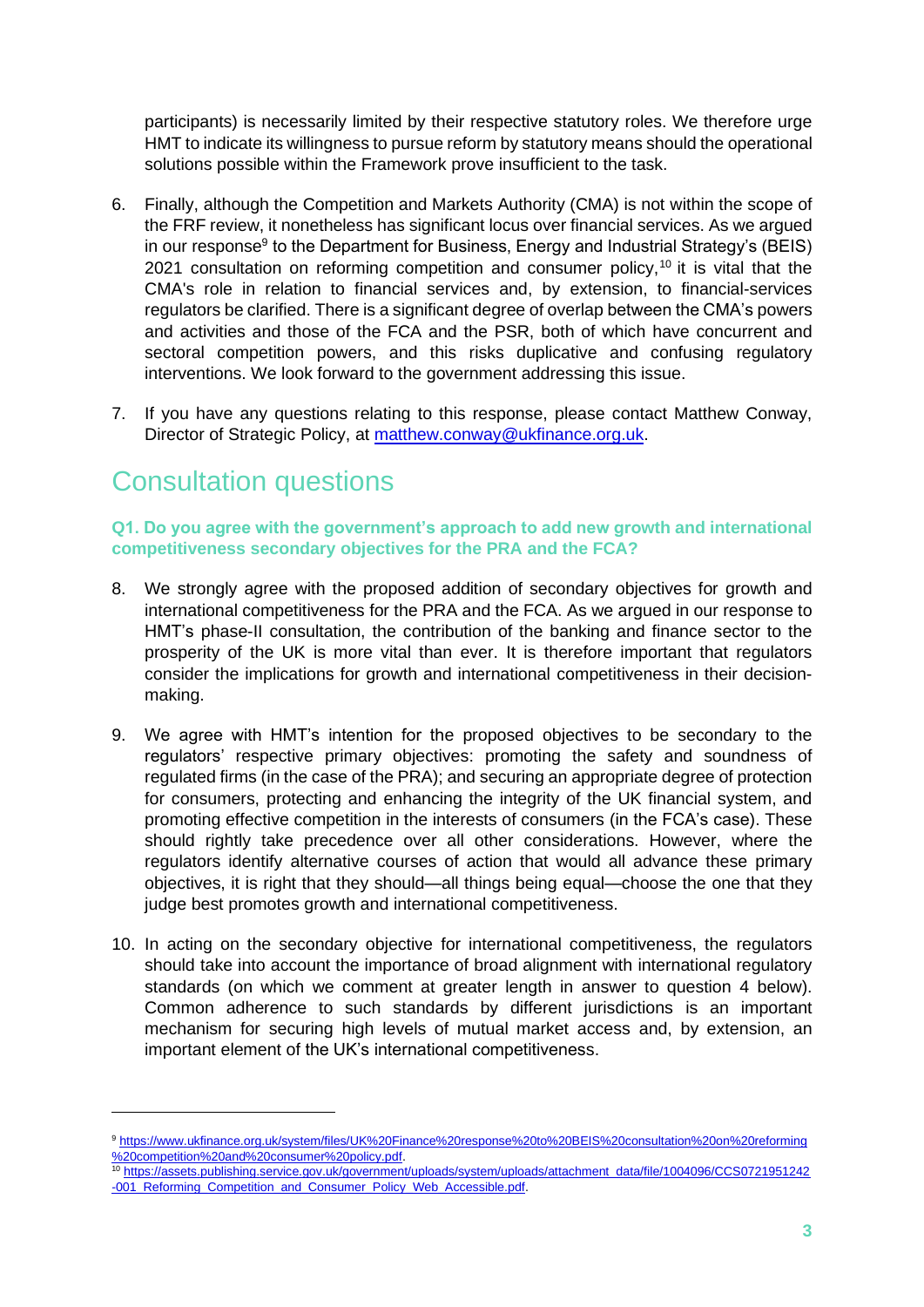- 11. We urge HMT to carefully consider the precise wording of these objectives as it will bear directly on how they influence regulators' decision-making. We note that HMT's proposal is for the regulators to have a secondary duty "to support the long-term growth and international competitiveness of the UK economy, including the financial-services sector." This would appear to give them responsibility for the competitiveness and long-term growth not only of the financial-services sector but also of the wider economy, yet they have only limited policy levers at their disposal to influence this. Other public bodies, including HMT, BEIS and other sectoral regulators, are better placed to do so. We believe it would not be in the regulators' nor the financial-services sector's interests for the former to be given an objective that they do not have the powers to deliver, and therefore we recommend that the wording of the new objective be restricted to the growth and competitiveness of the financial-services sector only.
- 12. To aid scrutiny of the way in which the regulators reflect these new secondary objectives in their decision-making, they should have a statutory duty to detail how they believe an intervention is compatible with their objectives and regulatory principles as a whole. Rather than this being a standalone assessment, it should instead be included within the CBAs that they are required to conduct.
- 13. As a core measure, we believe that these secondary objectives should also be added for the PSR and the BoE's other regulatory functions.

#### **Q2. Do you agree that the regulatory principle for sustainable growth should be updated to reference climate change and a net-zero economy?**

- 14. We strongly agree that the regulatory principle for sustainable growth should be updated to reference climate change and a net-zero economy. This would better reflect the UK's legally binding commitment to achieve net-zero greenhouse-gas emissions by 2050.<sup>11</sup> As we argued in our response to HMT phase-II consultation, the banking and finance sector has an important role to play in achieving this vital target, and so it is right that it be a consideration in the regulation of the sector.
- 15. Here, too, we urge HMT to carefully consider the precise wording of the updated principle so that its bears on the regulators' decision-making in a way that avoids unintended consequences.
- 16. As a core measure, we believe that this regulatory principle should also apply to the PSR and the BoE's other regulatory functions.

#### **Q3. Do you agree that the proposed power for HM Treasury to require the regulators to review their rules offers an appropriate mechanism to review rules when necessary?**

17. While we do not disagree with the proposed power for HM Treasury to require the regulators to review their rules, we do not believe that it is sufficient to address the concerns we have previously expressed. As we argued in our response to HMT's phase-II consultation and in keeping with long-standing government policy, it is vitally important that regulators (like all public bodies) be accountable under the law for their actions and that those affected by decisions not made in keeping with the regulators' legal frameworks have a viable means of appealing against them. A viable appeals mechanism makes for

<sup>11</sup> [https://assets.publishing.service.gov.uk/government/uploads/system/uploads/attachment\\_data/file/1033990/net-zero](https://assets.publishing.service.gov.uk/government/uploads/system/uploads/attachment_data/file/1033990/net-zero-strategy-beis.pdf)[strategy-beis.pdf](https://assets.publishing.service.gov.uk/government/uploads/system/uploads/attachment_data/file/1033990/net-zero-strategy-beis.pdf)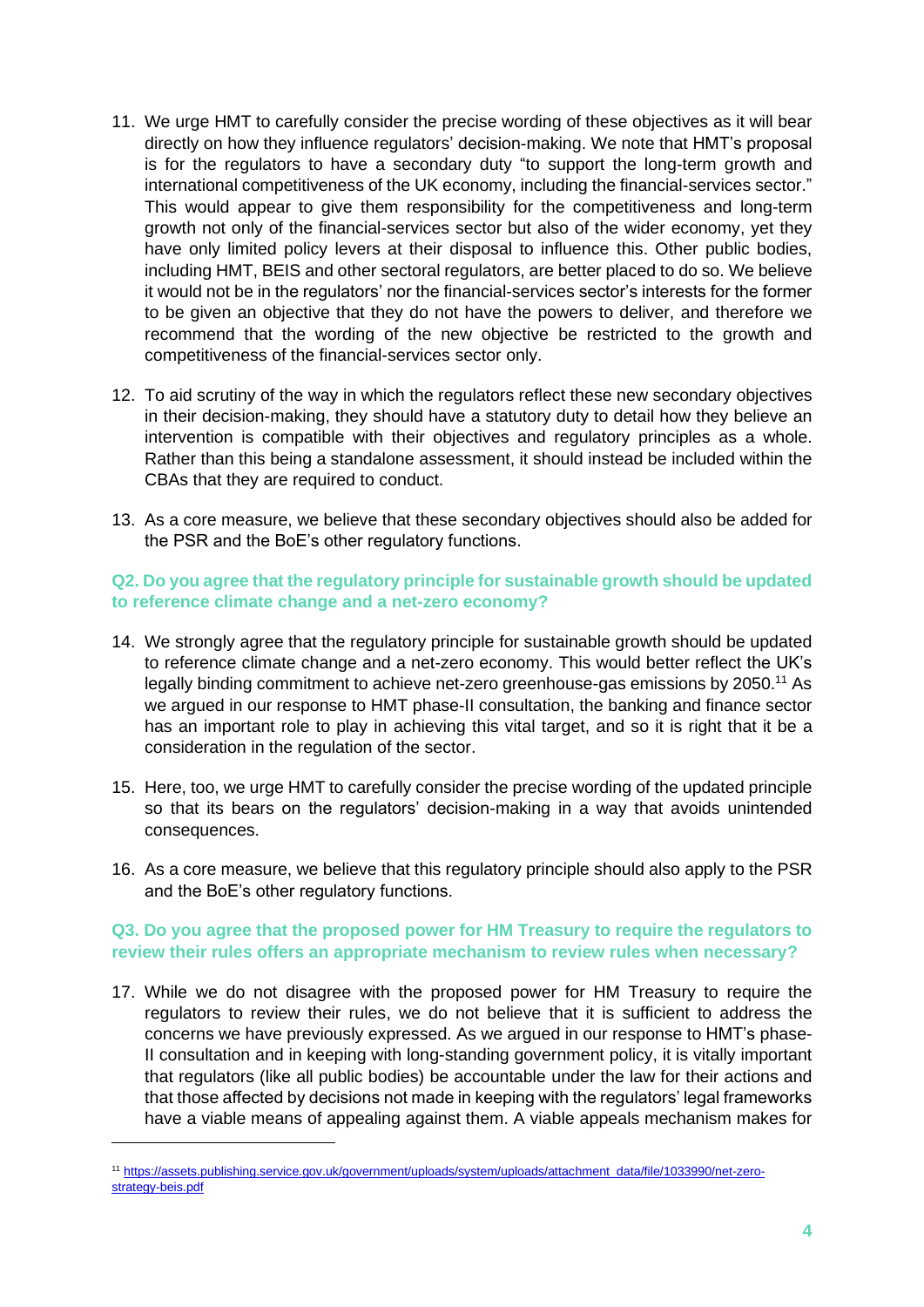a more responsive regulatory framework and gives regulators a strong incentive to ensure that their interventions are consistent with their statutory duties, observe due process and are formulated on a sound evidential basis.

- 18. Judicial review, the current mechanism through which firms can challenge regulators' rulemaking, does not adequately fulfil this essential role in practice. The risk of jeopardising the supervisory relationship with a regulator by challenging its decision is a key barrier, with a perception among firms that this would have negative repercussions. As our standalone report on the issue found,  $12$  this appears to be a key concern in other jurisdictions where firms and regulators have a supervisory relationship, but such a disincentive does not appear to arise where the regulator does not interact as closely with individual firms (e.g. in the sectors overseen in the UK by economic regulators).
- 19. We recommended that HMT consider alternative mechanisms for reviewing regulators' rule-making, informed by a number of important principles including proportionate accessibility, timeliness, transparency, independence and engendering confidence.
- 20. We do not believe that the proposed power for HMT to require the regulators to review rules provides a sufficient solution to the issues that we identified. Section 77 of the Financial Services Act 2012, on which it is based, $13$  is used rarely and typically only after a particularly significant event (e.g. the collapse of London Capital & Finance<sup>14</sup>). We are concerned that the similar nature of the proposed power means it would similarly be used only sparingly and only after significant detriment related to a regulatory rule has already occurred. It does not seem suited to seeking a review of rules that are deficient in less dramatic but equally valid ways.
- 21. Furthermore, the proposed power would only be exercisable by HMT and therefore would not improve access to an effective appeals mechanism for stakeholders, including both firms and consumer representatives, affected by regulatory rules. Indeed, because of this, HMT is likely to receive informal representations from stakeholders to exercise its power in respect of specific rules. This risks compromising the regulators' operational independence and so is unlikely to engender confidence, particularly if the process by which HMT decides whether to exercise the power is not fully transparent.
- 22. Subsequent to a request from HMT for further thoughts on what a mechanism for reviewing regulators' rule-making decisions could look like given the problems we identified in our response to its phase-II consultation, we submitted a paper in July 2021 proposing that it establish a mechanism for triggering a rule review based on the supercomplaint model that exists in slightly differing legislative guises. This would permit designated representative bodies be able to require a financial-services regulator to review a rule it has made and respond within 90 days with its proposed reaction. Such a proposal would address our principal concerns about judicial review and HMT concerns about the resource and cost implications of establishing an entirely new appeals body while meeting—satisfactorily if imperfectly—the principles that we proposed should inform a solution. Our full paper is at annex 1 to this response.

<sup>12</sup> [https://www.ukfinance.org.uk/system/files/The%20principles%20of%20an%20effective%20regulatory%20review%20mechani](https://www.ukfinance.org.uk/system/files/The%20principles%20of%20an%20effective%20regulatory%20review%20mechanism%20-%20FINAL.pdf) [sm%20-%20FINAL.pdf](https://www.ukfinance.org.uk/system/files/The%20principles%20of%20an%20effective%20regulatory%20review%20mechanism%20-%20FINAL.pdf)

<sup>13</sup> <https://www.legislation.gov.uk/ukpga/2012/21/section/77>

<sup>14</sup> <https://www.gov.uk/government/collections/independent-investigation-into-the-failure-of-london-capital-and-finance>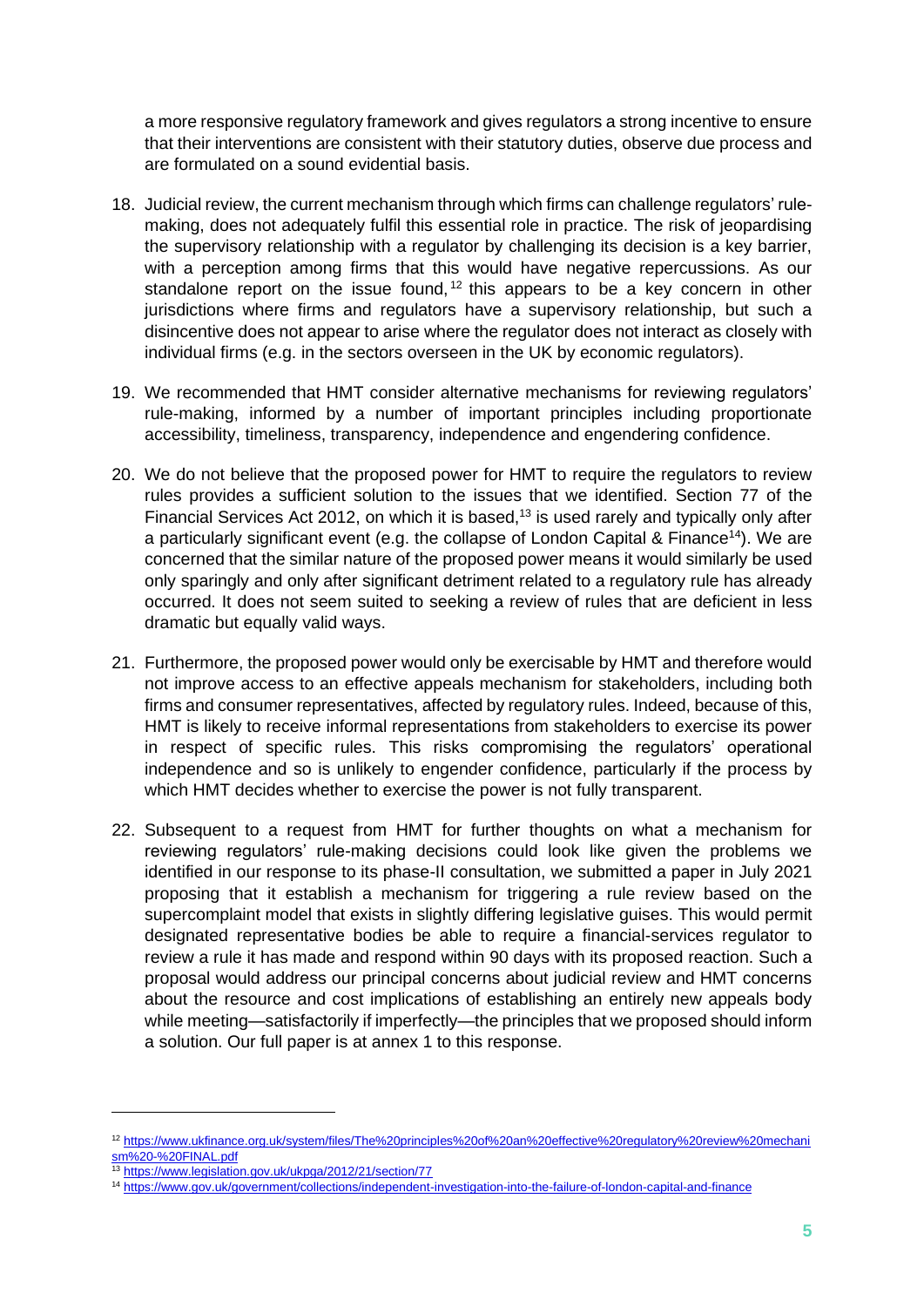- 23. By way of illustration, we suggest that had our proposal been in place at the time, it *may*  have been used to require a review of the rules introduced following the Financial Services Authority's Retail Distribution Review on the grounds that they did not achieve their stated effect.
- 24. Our proposal may well be capable of improvement. However, it remains the best pragmatic solution we have identified to date. A framework that accords greater power to the regulators without matching accountability under the law is inconsistent with government policy and risks failing to deliver the very purpose for which it is intended.
- 25. As a core measure, we believe that any mechanism for reviewing a regulatory rule should also apply to the PSR and the BoE's other regulatory functions.

#### **Q4. Do you agree with the proposed approach to resolve the interaction between the regulators' responsibilities under FSMA and the government's overseas arrangements and agreements?**

- 26. We agree with the proposed approach to resolve the interaction between the regulators' responsibilities under FSMA and the government's overseas arrangements and agreements. The government is rightly ambitious in seeking maximum market access for UK-based firms in other jurisdictions, including by means of deference arrangements, mutual-recognition agreements and provisions in free-trade agreements. Given the significance of regulation to these arrangements, it is entirely appropriate to require the regulators to consider the potential impacts on deference arrangements and assess compliance with relevant trade agreements as a matter of course when making rules and when general approaches to supervision, where relevant and proportionate.
- 27. As we argued in our response to HMT's phase-II consultation, the UK's adoption of international regulatory standards, such as those agreed by the Basel Committee on Banking Supervision (BCBS), is key to facilitating cross-border trade and activity. Indeed, as the consultation notes, the UK is a global leader in shaping and setting such standards in international fora.
- 28. While the detailed implementation by the relevant UK regulators of international standards is rightly subject to the usual standards of consultation, the scope for deviation is, by that stage, necessarily limited. As such, we believe there is a strong case for introducing new requirements for the regulators (e.g. the PRA in the case of the BCBS) to engage with firms and other stakeholders on the positions they propose to adopt *before* pursing them in negotiations in international standard-setting fora. This would help to ensure that the usual rigours of domestic policy-making are applied in formulating positions that will ultimately affect (if not perfectly predict) domestic regulation.
- 29. As a core measure, we believe that any procedures in relation to the UK's overseas arrangements and agreements should also apply to the PSR and the BoE's other regulatory functions.

#### **Q5. Do you agree that these measures require the regulators to provide the necessary information to Parliament on an appropriate statutory basis to conduct its scrutiny?**

30. In order for it to provide effective democratic scrutiny and oversight of the regulators' delivery against their statutory duties, it is vital that Parliament be provided with the relevant information from the regulators in a comprehensive and timely manner. For this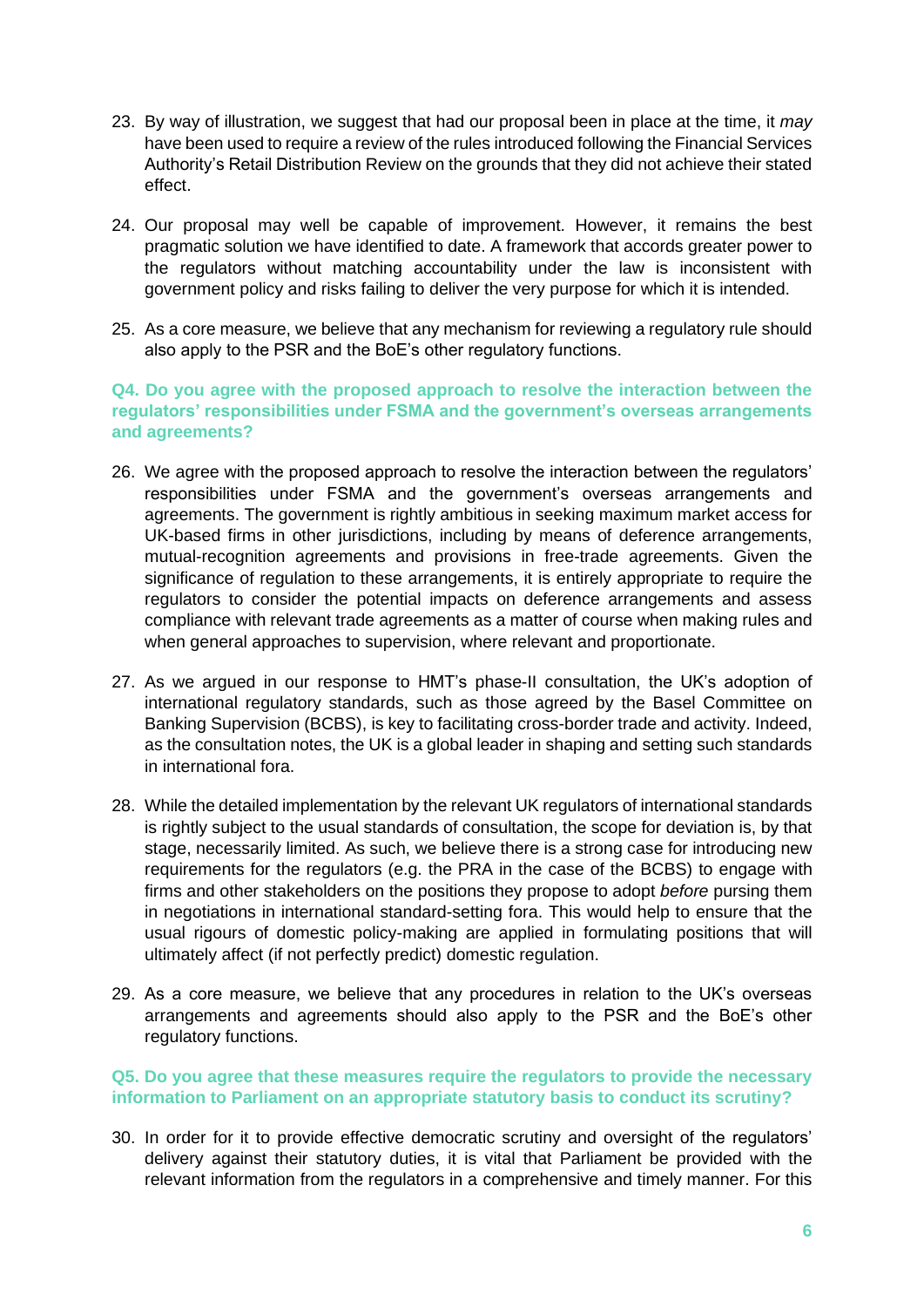reason, we entirely agree with the proposals to require the regulators to notify the relevant parliamentary committee when a consultation is published and to respond to letters from committees.

- 31. Effective scrutiny of the regulators' performance would be greatly aided by the regular provision to Parliament of management information and key performance indicators on outcomes in the markets that they regulate, firm and customer sentiment, and operational matters such as staffing and financial performance. Regular, quantitative data will allow for comparisons of performance over time and the early identification of trends that might warrant closer scrutiny.
- 32. We note that the consultation does not advance a view on how Parliament should organise itself to conduct this scrutiny. While we agree that this a matter for Parliament rather than the government, it is vital that Parliament have the necessary resources and expertise at its disposal to carry out this important democratic function. If existing Parliamentary funding does not allow this, it might be necessary for the government to raise this with the appropriate parliamentary authorities.

#### **Q6. Do you agree with the proposals to strengthen the role of the panels in providing important and diverse stakeholder input into the development of policy and regulation?**

- 33. We agree with the proposals to strengthen the role of the regulators' panels. As the consultation states, the panels have an important role to play in giving voice to a diverse range of stakeholder views to inform the regulators' policy- and decision-making and in providing constructive challenge.
- 34. Placing the FCA's Listing Authority Advisory Panel on a statutory footing would recognise the importance of the issues with which it is concerned (e.g. those affecting issuers of securities), and we therefore welcome the proposal to this effect.
- 35. We support the introduction of a statutory requirement for the regulators to maintain a statement on appointment processes for the panels. It is entirely right that there be high standards of governance for the appointment of members to the panels given their important roles, while transparency of process is always desirable.
- 36. Consistent with our general support for measures that enhance transparency, we agree, in principle, with the proposal to introduce a statutory requirement for the regulators to publish information on their engagement with the panels. However, as the consultation recognises, a degree of confidentiality in the advice provided by the panels to the regulators is desirable. Too great a degree of transparency risks a chilling effect on the panels' willingness to provide candid views on matters on which they are consulted. This would ultimately diminish their usefulness as a critical friend to the regulators.
- 37. We believe there is significant value in the panels being more forward-looking, with a greater focus on horizon-scanning, examining emerging market trends that might warrant regulatory intervention and providing input at the very earliest stages of regulatory policymaking. At present, regulatory rules are typically introduced after only one round of consultation, limiting the opportunity for stakeholders to provide feedback that might improve a regulator's proposals. The panels have considerable expertise and experience that the regulators could better use when considering their approaches to nascent issues.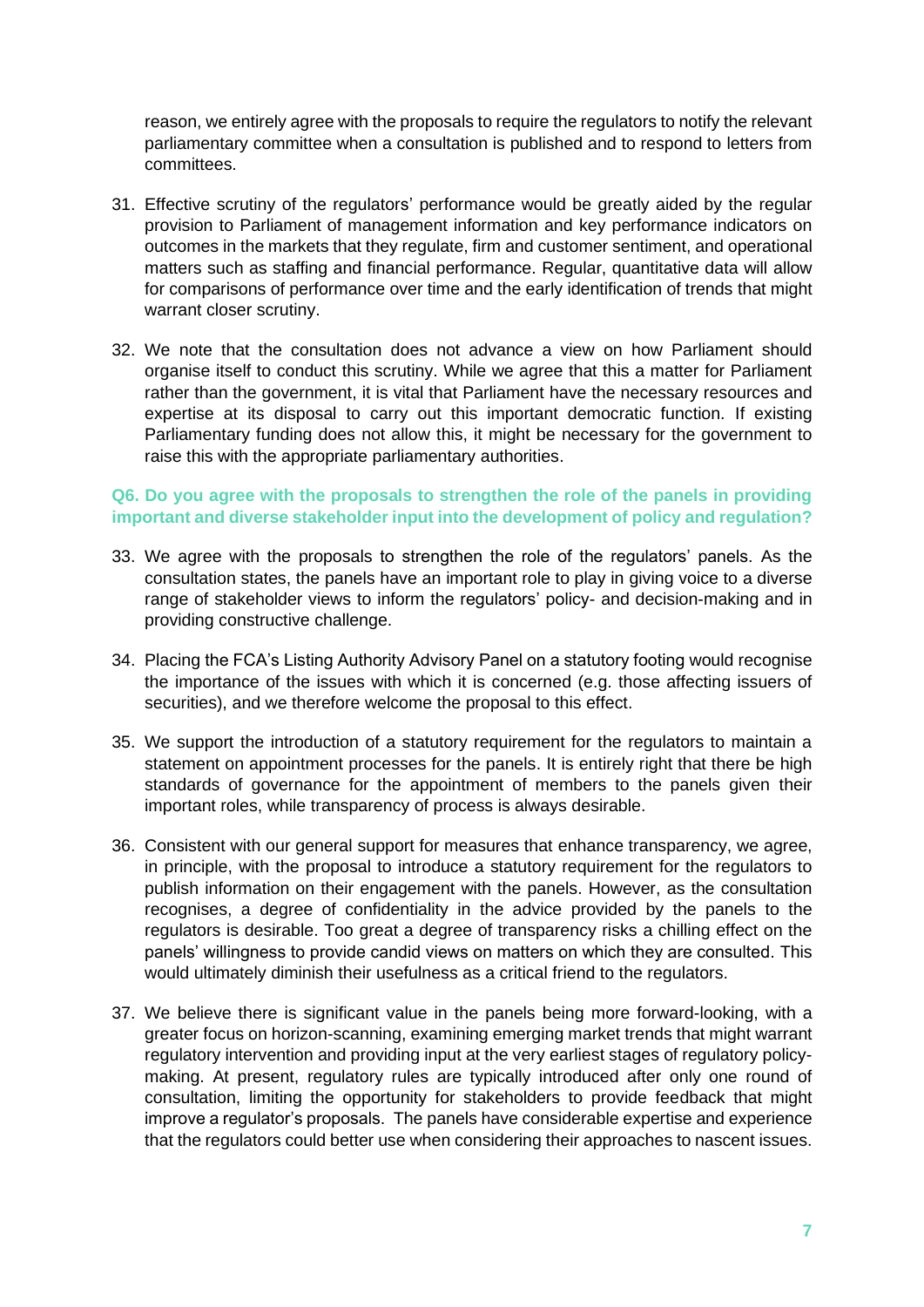### Cost/benefit analyses

- 38. High-quality CBAs are integral to a well-functioning regulatory framework. As a principle of good regulation, it is essential that a regulator be able to confidently demonstrate that the benefits of imposing binding requirements on market participants will exceed the costs and that its chosen course of action will produce the greatest net benefit. Moreover, highquality CBAs ensure an essential degree of analytical rigour in the policy-making process as undertaking them requires regulators to gather and appraise evidence and model as best they can the impact of a proposed intervention. This ultimately improves the quality of regulation and minimises the likelihood of unintended consequences and regulatory failure.
- 39. Our response to HMT's phase-II consultation and an accompanying standalone report<sup>15</sup> argued that there was considerable scope for improving the way in which financialservices regulators conduct CBAs. We therefore applaud HMT's recognition of the need to strengthen the requirements for the regulators' CBAs. We look forward to working with HMT and the regulators on the detail of the proposed reforms to ensure they successfully address the issues we have identified.
- 40. As a core measure, we believe that any requirements in relation to CBAs should also apply to and include the PSR and the BoE's other regulatory functions.

#### **Q7. Do you agree that the proposed requirement for regulators to publish and maintain frameworks for CBA provides improved transparency for stakeholders?**

- 41. We strongly agree with the proposed requirement for regulators to publish and maintain frameworks for CBAs. As the consultation states, this improved transparency will give stakeholders a greater degree of confidence in the soundness of the regulators' CBAs and therefore in the proposed interventions that they justify.
- 42. The effectiveness of these frameworks will ultimately depend on the level of analytical rigour to which they commit the regulators. We recognise HMT's intention not to specify the content of the frameworks in detail, to allow regulators flexibility in their operations. However, to ensure that stakeholders' concerns are properly considered, we strongly recommend that HMT require the regulators to consult on their frameworks before finalising them. Indeed, it is unclear why the PRA and the FCA should adopt different frameworks—HMT's Green Book provides guidance on appraising policies, programmes and projects to the whole of central government<sup>16</sup>—so we further recommend that they be required to consult jointly on a single framework. We recognise that organisational differences may necessitate some operational differences between the two regulators, but they should both adhere to the same methodology.
- 43. As a minimum, we believe that this joint framework should require CBAs to:
	- account for the cumulative impact of a proposed intervention. The underlying complexities of banking and finance markets cannot be fully assessed through static

<sup>16</sup> [https://assets.publishing.service.gov.uk/government/uploads/system/uploads/attachment\\_data/file/938046/The\\_Green\\_Book](https://assets.publishing.service.gov.uk/government/uploads/system/uploads/attachment_data/file/938046/The_Green_Book_2020.pdf) [\\_2020.pdf](https://assets.publishing.service.gov.uk/government/uploads/system/uploads/attachment_data/file/938046/The_Green_Book_2020.pdf)

<sup>15</sup> [https://www.ukfinance.org.uk/system/files/Improving%20cost-benefit%20analyses%20by%20financial](https://www.ukfinance.org.uk/system/files/Improving%20cost-benefit%20analyses%20by%20financial-services%20regulators%20-%20FINAL.pdf)[services%20regulators%20-%20FINAL.pdf](https://www.ukfinance.org.uk/system/files/Improving%20cost-benefit%20analyses%20by%20financial-services%20regulators%20-%20FINAL.pdf)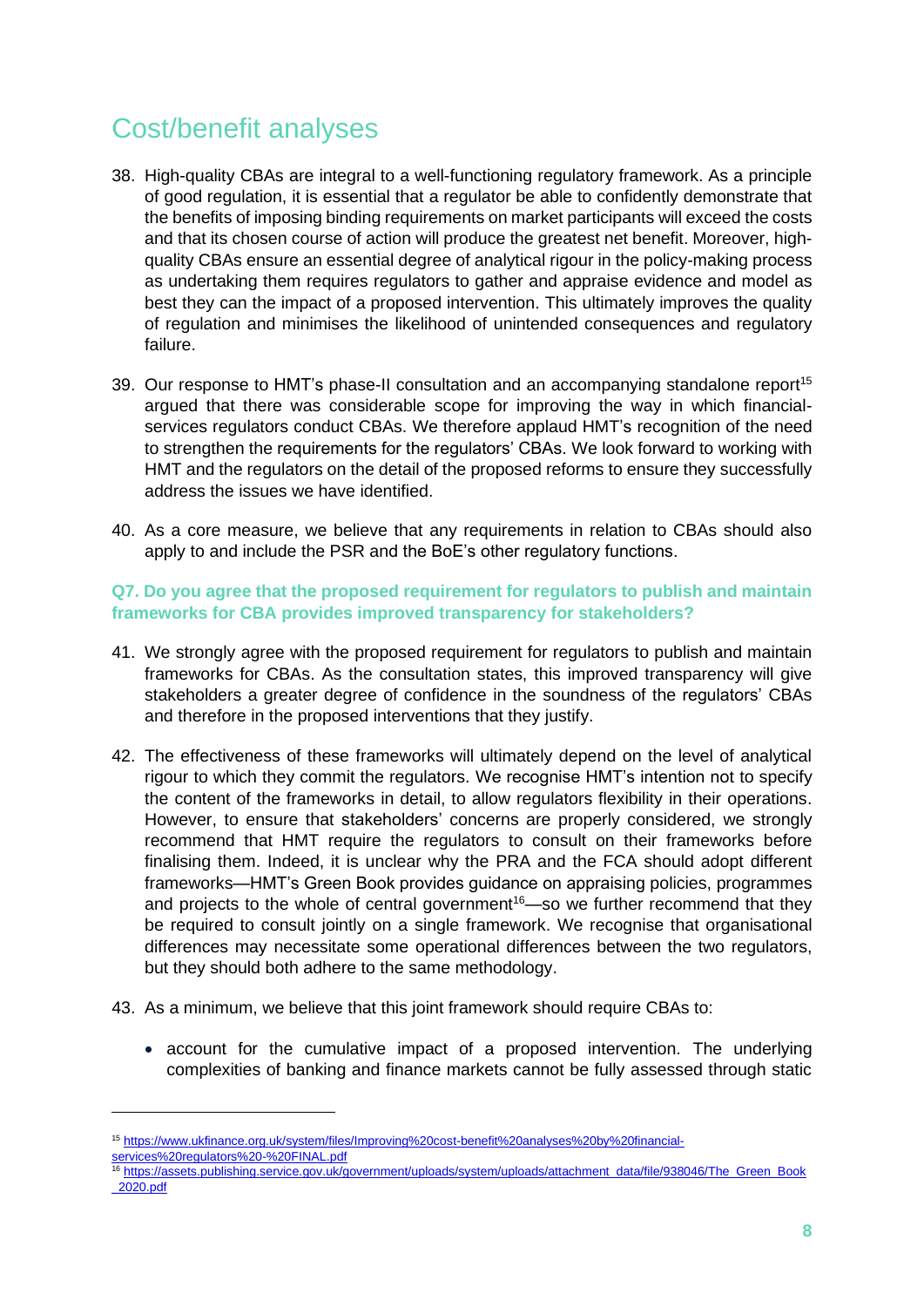or standalone CBAs that focus on the immediate impacts of single policy proposals by a single regulator;

- analyse a full spectrum of options, from "do nothing" through to formal rule-making:
- undertake an appropriate sensitivity analysis of options to assess the range of benefits and costs under varying assumptions;
- include an international comparison, where relevant, examining whether rules with the same policy objectives exist in other financial centres with which the UK competes, supporting the proposed secondary objective for international competitiveness; and
- include a full explanation of how the proposed intervention is compatible with the regulators' objectives and regulatory principles, including the proportionality principle that "a burden or restriction which is imposed on a person, or on the carrying on of an activity, should be proportionate to the benefits, considered in general terms, which are expected to result from the imposition of that burden or restriction".<sup>17</sup>
- 44. Although many of the current deficiencies in the regulators' CBAs can be addressed through the joint framework, we believe that the relevant statutory requirements still require strengthening. In particular, we are concerned that sections 138I and 138J of FSMA permit the regulators not to quantify the expected benefits and/or costs of a proposed rule if they believe that they cannot reasonably be estimated.<sup>18</sup> The FCA invoked this provision in its further consultation on its proposed new Consumer Duty, stating that "it has not been possible to reasonably estimate the benefits due to the broad and pre-emptive nature of our proposals".<sup>19</sup> While this seems to meet the legal requirements of FSMA, it resulted in a CBA whose unquantified benefits were asserted to compare favourably with costs of £1.2-3.6 billion (net present value—NPV—over a 10 year period at the Green Book's social time-preference rate of 3.5 per cent). An analysis of the FCA's Consumer Duty CBA against the requirements of the Green Book and the proposals in our standalone report is at annex 2 to this response.

#### **Q8. Should the role of the new CBA Panel be to provide pre-publication comment on CBA or to provide review of CBA post-publication?**

- 45. We welcome HMT's proposal to establish a new CBA Panel. Provided it has the requisite resources and expertise, the Panel will be an important source of independent and external challenge to the regulators' CBAs, holding them to the high standards to which we expect their joint framework will commit them.
- 46. We feel strongly that the Panel's role should be to comment on a CBA *before* publication. This would afford the regulators the opportunity to revise their CBA and, if necessary, their proposals in light of the Panel's feedback. Such an *ex ante* approach would be consistent with the model followed by the Regulatory Policy Committee (RPC) in its role of scrutinising impact assessments of select initiatives by government departments.  $20$ Indeed, we would expect to see the same results:

<sup>17</sup> <https://www.legislation.gov.uk/ukpga/2000/8/section/3B/2018-01-03>

<sup>18</sup> <https://www.legislation.gov.uk/ukpga/2000/8/part/9A/chapter/2/crossheading/procedural-provisions/2015-04-06>

<sup>19</sup> <https://www.fca.org.uk/publication/consultation/cp21-36.pdf>

<sup>20</sup> <https://www.gov.uk/government/organisations/regulatory-policy-committee/about>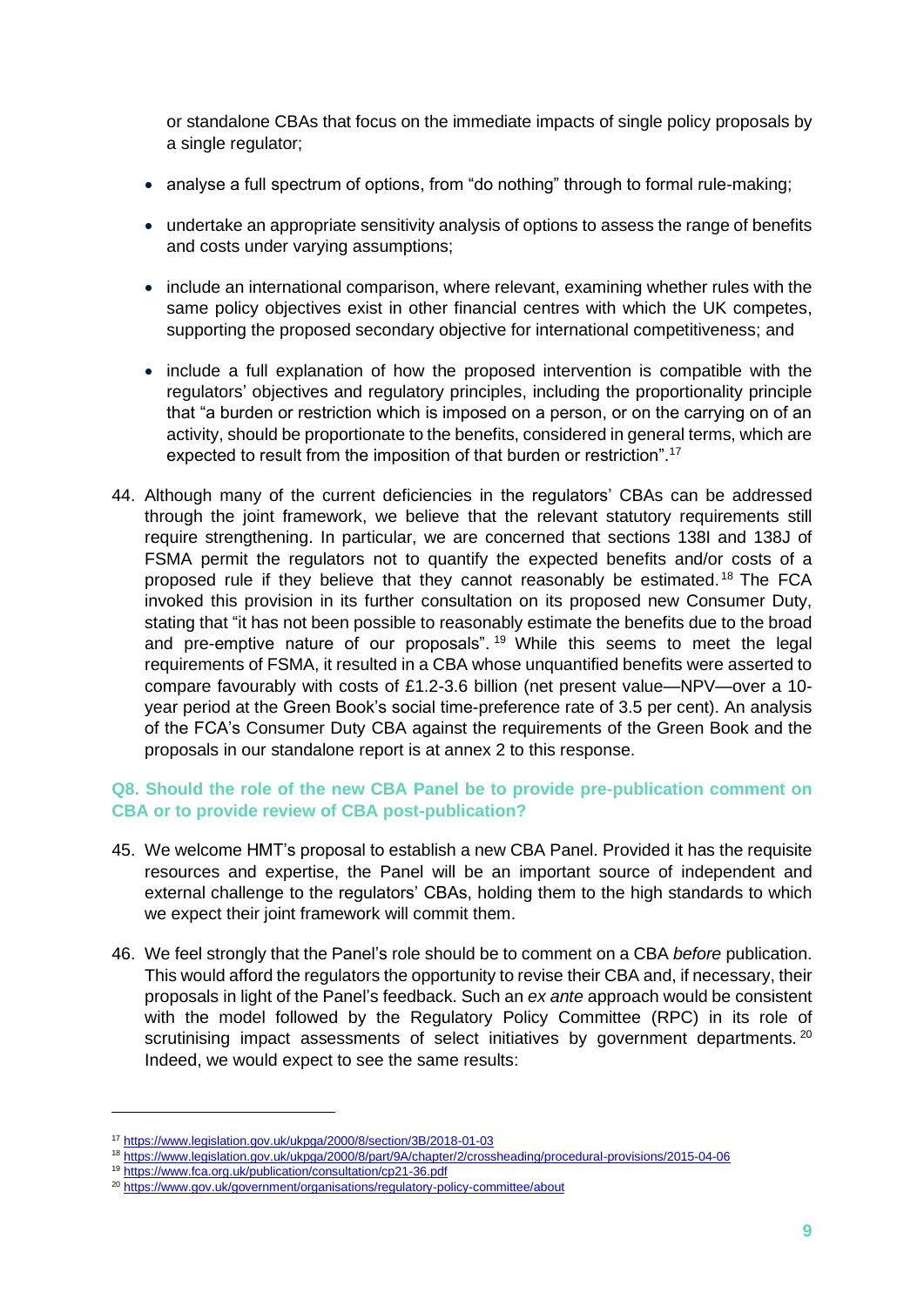- better regulatory outcomes for society produced by the regulators;
- less likelihood of businesses being burdened by regulation that is not supported by robust evidence;
- a drive for cultural change in both using evidence and reducing regulation;
- more-accurate estimated costs and benefits of regulatory proposals;
- enhanced credibility for the regulatory framework; and
- increased transparency of evidence and the regulators' use of it.
- 47. In contrast, if the Panel were to comment only post-publication, the opportunity to provide feedback and effect positive change at the most significant moment would be lost and the Panel would be no more than any other stakeholder responding to a consultation.
- 48. HMT will need to decide whether the Panel's opinions are binding on the regulators such that they could not proceed with proposals whose CBAs were judged unsatisfactory—or only advisory. While we see merit in both options, we believe it would be more consistent with the FSMA model for the regulators to be both responsible and accountable for deciding how to react to advisory opinions (again, consistent with the RPC approach). It would nonetheless be vital for the Panel's opinion to be published at the same time as the CBA and the regulator's reasons for not addressing any concerns in the interests of promoting transparency, scrutiny and accountability.

#### **Q9. Do you agree that the proposed requirement for regulators to publish and maintain frameworks for how the regulators review their rules provides improved transparency to stakeholders?**

- 49. We strongly agree with the proposed requirement for regulators to publish and maintain frameworks for how they review their rules. As we argued in our response to HMT's phase-II consultation, it is right that the regulators assess whether an intervention has had the impact (including the costs and benefits arising) that they expected it to have at the time that it was introduced. Such a reappraisal of the evidence provides the opportunity to revise a rule if the regulator concludes that it is not having its intended effect.
- 50. In particular, we recommend that these frameworks require the regulators to survey a representative sample of affected firms on the actual one-off and ongoing costs of implementing the rule under review. Comparing these with the costs estimated in the original CBA would help bring to light any systematic over- or underestimation in CBAs of the costs of regulatory interventions. Reviews should also assess the extent to which the impact of a rule varied according to firms' business and operating models.
- 51. As with the CBA framework, the regulators should be required to consult on and adopt a joint methodological approach to post-implementation reviews (PIRs), including the criteria against which they are conducted. However, as with the CBA framework, we recognise that implementing the joint framework, including procedures for conducting PIRs, should be allowed to be differ between regulators.
- 52. As a core measure, we believe that any requirements in relation to PIRs should also apply to and include the PSR and the BoE's other regulatory functions.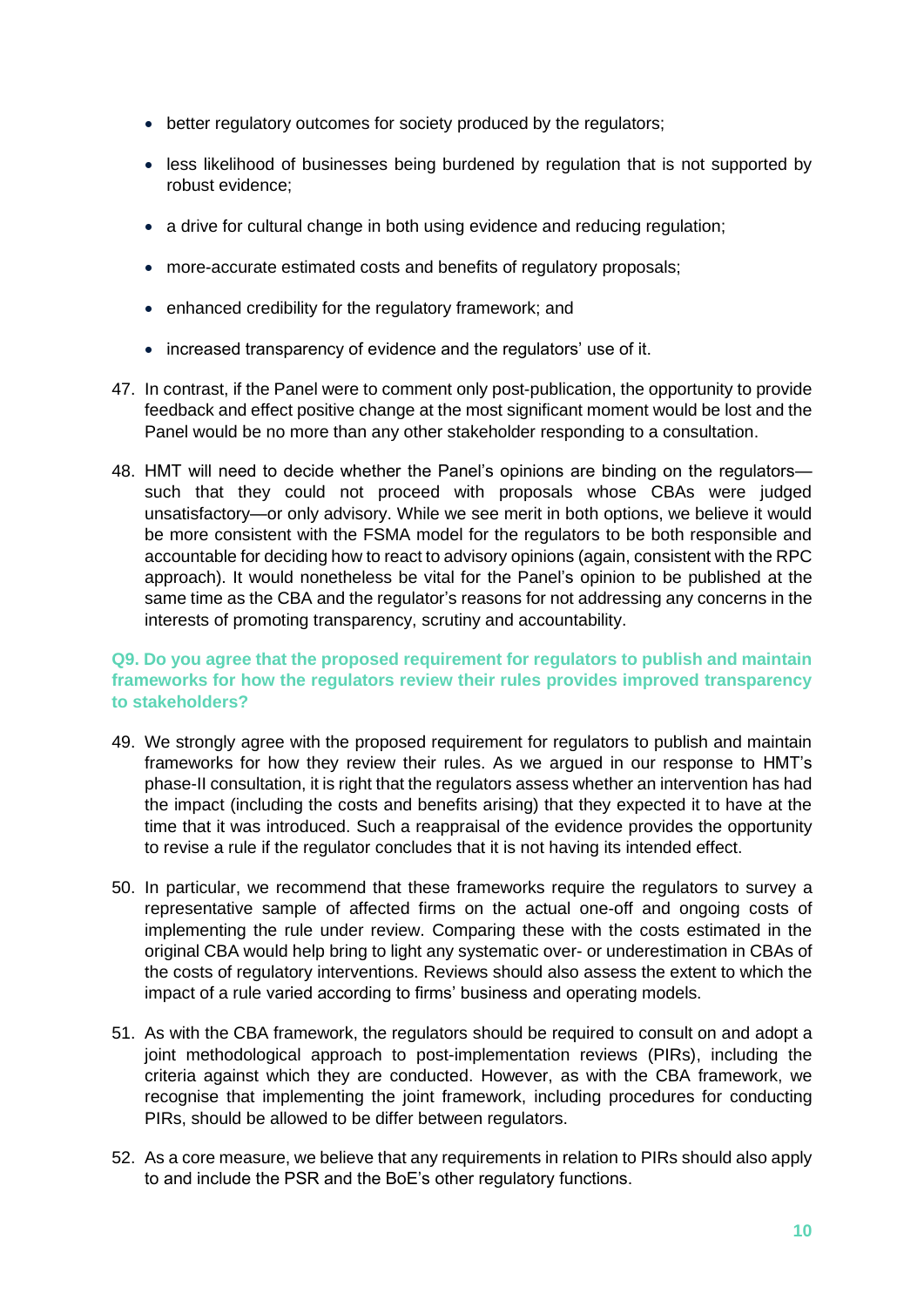#### **Q10. Do you agree with the government's proposal to establish a new Designated Activities Regime to regulate certain activities outside the RAO?**

- 53. As we stated in our response to HMT's phase-II consultation, we support its intention of, and rational for, transferring regulation currently enshrined in retained EU law to the regulators' rulebooks. To this end, we agree with the proposal to establish a new Designated Activities Regime (DAR) to regulate certain activities outside the Regulated Activities Order (RAO). As the consultation argues, the DAR provides an elegant mechanism for "domesticating" retained EU law without requiring (as the RAO would) those undertaking certain activities (e.g. derivatives trading) to be authorised. We agree that this would be wholly disproportionate.
- 54. The notion that firms should follow the relevant rules when undertaking certain activities but need not be individually authorised in advance is well precedented. For example, the Communications Act 2003 is premised on firms' freedom to provide electronic communications networks and services, without individual authorisation, as long as they comply with conditions set by Ofcom for prescribed reasons.<sup>21</sup>
- 55. We also see potential for the DAR to be developed beyond the purpose of domesticating retained EU law. In particular, we believe it could become as a vehicle for reorienting financial-services regulation away from entity-based and toward activity-based where the former is not necessary. Some activities do not pose systemic risk, so the need for firms to be individually authorised before conducting them is weaker. Placing such activities within the DAR would also make it easier for the regulatory framework to adhere more closely over time to the principle of "same activity, same risk, same regulation," for which we argued in our response to HMT's phase-II consultation. We therefore recommend that the Treasury explore this potential use-case. However, if the DAR is used for purposes other than domesticating retained EU law, care will need to be taken to ensure a level playing field between authorised and non-authorised firms conducting the same activity, recognising that authorised firms are subject to several cross-cutting requirements and the Senior Managers and Certification Regime. The same requirements should apply to all firms undertaking a given DAR activity, again consistent with same activity, same risk, same regulation.
- 56. The DAR would provide the government with an alternative mechanism to the RAO for placing activities within the regulatory perimeter. Decisions about the perimeter are inherently political, and it therefore important that any proposals to designate an activity under the DAR be subject to appropriate Parliamentary scrutiny and approval.
- 57. The scope of any regulatory powers granted in relation to the DAR should be clearly set out. This should include, in particular, their territorial scope. There should be a clear process for establishing how questions relating to interpretation of the scope of DAR should be addressed.

<sup>21</sup> <https://www.legislation.gov.uk/ukpga/2003/21/contents>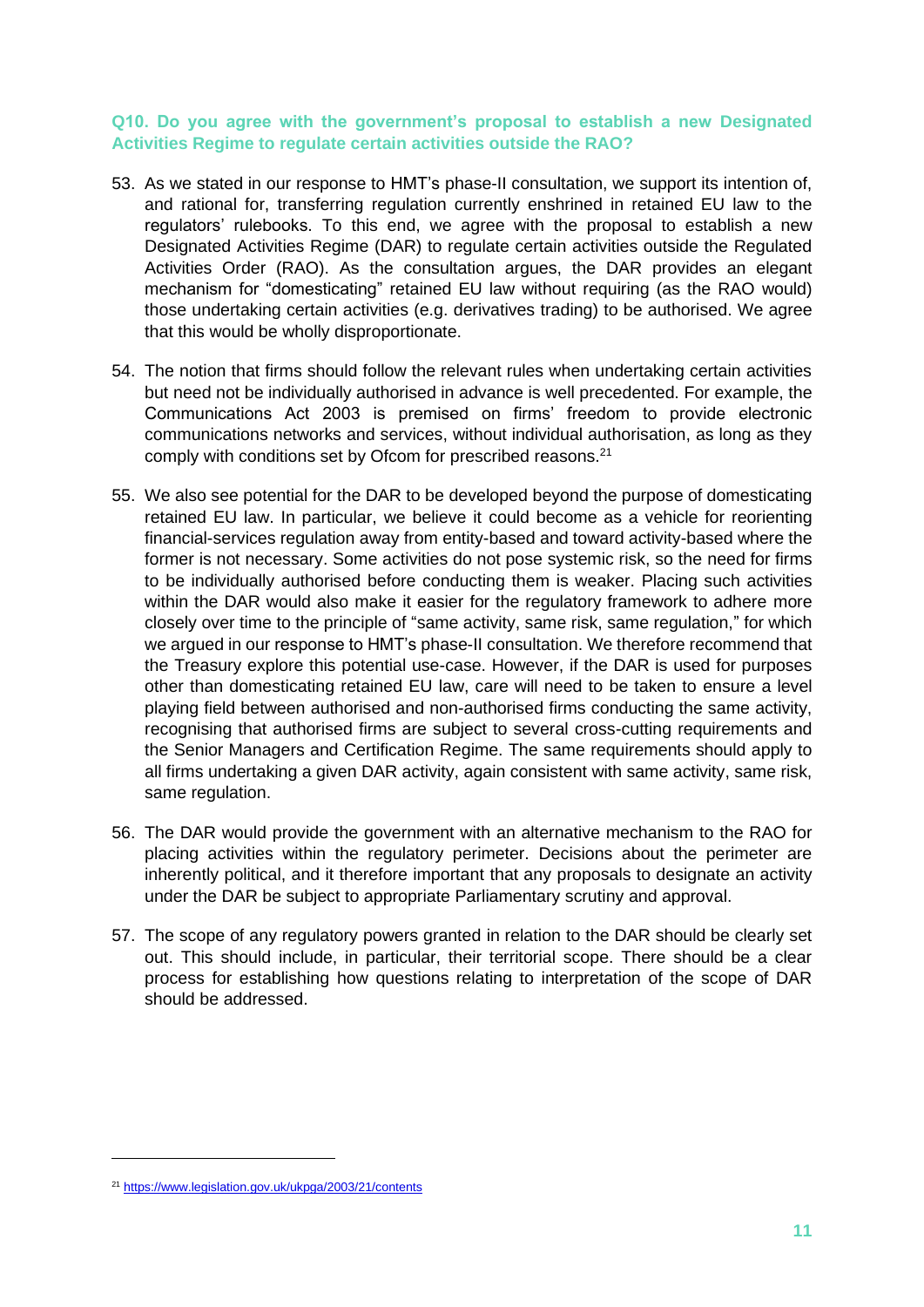**Q11. Do you agree with the government's proposal for HM Treasury to have the ability to apply "have regards" and to place obligations on the regulators to make rules in relation to specific areas of regulation?**

- 58. This question addresses two related but separate issues.
- 59. First, we agree with the proposal for HMT to have the ability to apply "have regards" to specific areas of regulation. As we argued in our response to its phase-II consultation, we believe this provides an efficient means for the government and Parliament to ensure that a regulator considers factors that are appropriate in the context of a specific activity but inappropriate if generalised to all other activities within the regulatory perimeter. Without activity-specific "have regards," the discretion afforded by the FSMA model could see the regulators left to make significant policy trade-offs in respect of specific sectors that the need for democratic accountability suggests the government and Parliament should make instead.
- 60. Separately, we agree, in principle, with the proposal for HMT to have the power to place obligations on the regulators to make rules in relation to specific areas of regulation, subject to appropriate safeguards on its exercise and to its scope being clearly defined. As noted above, we support HMT's intention to domestic retained EU law, and we recognise that this will be a significant undertaking. Used in that context, such a power would be an expeditious means to a legitimate end insofar as it would minimise the need for lengthy and resource-intensive primary legislation simply to compel the regulators to recreate existing statutory requirements in their rulebooks.
- 61. Nonetheless, such a power would need to be subject to appropriate safeguards. In particular:
	- its use should be restricted to areas already subject to requirements in statute. The power is justified if used to recreate existing statutory requirements, as will be the case when domesticating retained EU law. However, it should not be used as a substitute for primary legislation in areas that lack requirements simply because the government wishes the regulators to create some; and
	- statutory instruments (SIs) laid pursuant to it should be subject to the affirmative parliamentary procedure, requiring Parliament to actively approve them before they become law. This is important as a matter of democratic principle and would also afford Parliament the opportunity to meaningfully disagree with the government's proposed pacing of the domestication process (e.g. if it felt that the regulators' resources were better deployed on other activities).
- 62. In domesticating retained EU law, the regulators should be required to signpost at consultation any proposed material policy changes. We understand that the domestication process will afford this opportunity and are supportive (though our members have different views on the desirable degree of change and to which requirements). However, regulatory initiatives of this scale are typically expensive for firms to implement, so any measures that make it easier to identify and comment on proposed changes (e.g. marking up the proposed rules with commentary) would be welcome. This would be best practice under any circumstances but is particularly important given that much retained EU law does not exist in consolidated form and is therefore very difficult for market participants to fully understand. Moreover, if a regulator does propose a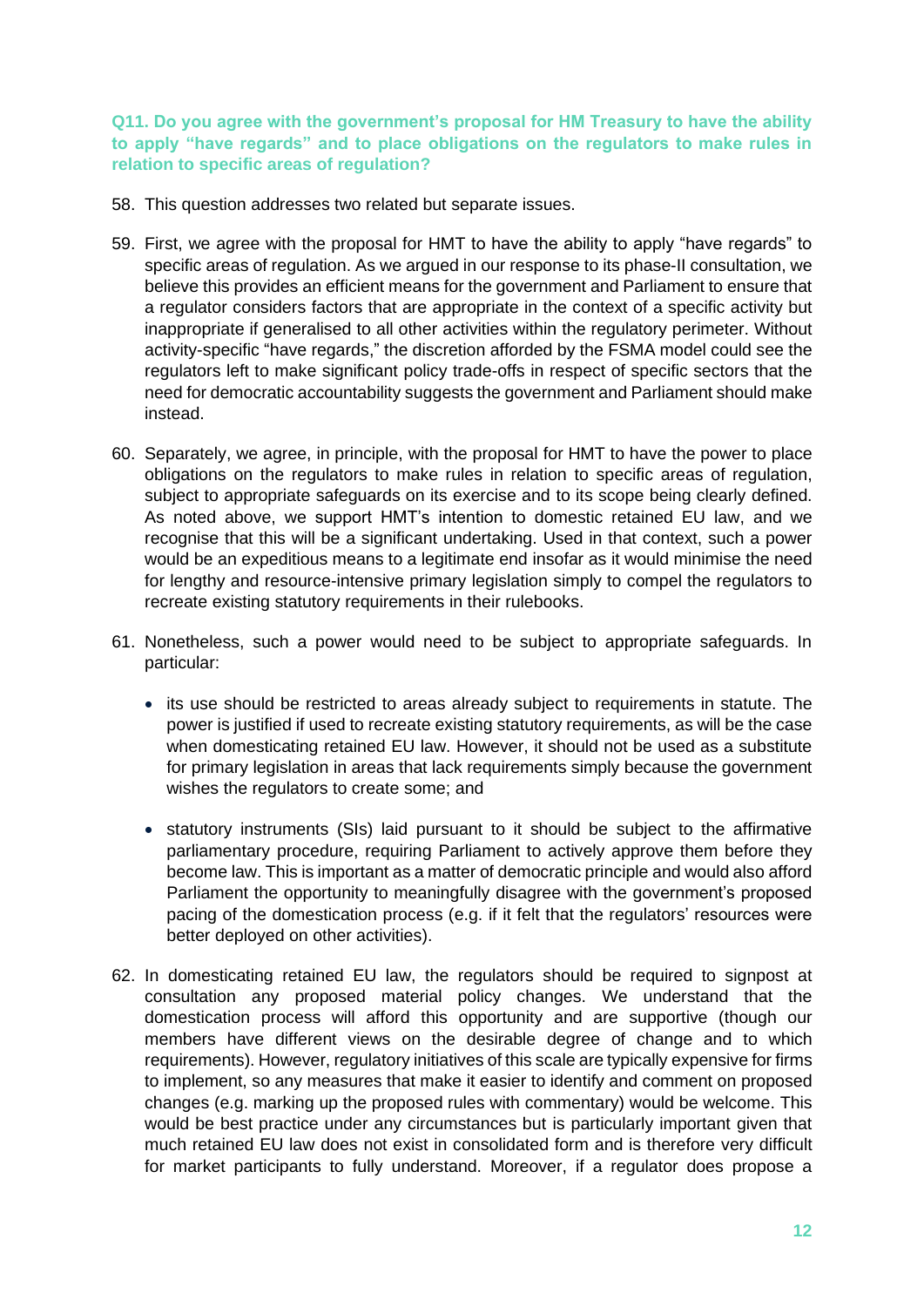material change to an existing requirement, it should provide firms with sufficient time to comply.

### Views on other proposed measures

63. In this section, we provide views on proposed measures not covered in the consultation questions.

#### **Measure 3. Requirement for regulators to respond to HM Treasury recommendations letters**

64. We agree with the proposal to require the FCA and the Prudential Regulation Committee to respond to the recommendation letters that HMT is required to send them at least once per Parliament. We believe it right that both bodies should be required to formally explain how they have taken into account HMT's recommendations on issues of broader economic policy and any impact these have had on policy. Requiring these responses to be published and laid before Parliament will facilitate scrutiny of the regulators' actions in respect of these recommendations.

#### **Measure 14. A power to repeal parts of retained EU law, including the direct regulatory requirements that apply to firms**

- 65. We agree with the proposal for HMT to take a power to repeal parts of retained EU law, including the direct regulatory requirements that apply to firms. As with the proposed power to require the regulators to make rules in relation to specific areas of regulation, such a power is justified by the sheer volume of retained EU law to be domesticated.
- 66. Nonetheless, safeguards on the exercise of the proposed power will be crucial, both as a matter of democratic accountability and to ensure that material policy changes are not made inadvertently. Specifically:
	- SIs laid pursuant to this power should be subject to the super-affirmative parliamentary procedure. Under this procedure, an SI is laid in draft before Parliament and the government must have regard to any representations made before it can seek the approval of both Houses to the final measure. As well as increasing transparency and scrutiny, this makes it possible for the government to make changes (minor or otherwise) to the draft SI in response to representations made;
	- a requirement for full consultation by the relevant regulator on draft rules that recreate or replace retained EU law. HMT rightly proposes that a repeal should not have effect until the replacing rules from the relevant regulator come into force. This safeguard should be strengthened to make any repeal conditional on the regulator having consulted in line with its usual statutory requirements. Full consultation will be particularly important where a regulator proposes material changes, but, in any circumstances, it would help to guard against unintended changes to the effect of the requirements where the regulators' intention is merely to recreate them. As we recommended in answer to question 11 above, the consultation should include a markup of existing rules, including explanatory commentary where appropriate; and
	- close coordination between HMT and the regulators. The PRA and the FCA already have significant responsibilities and finite resources with which to discharge them.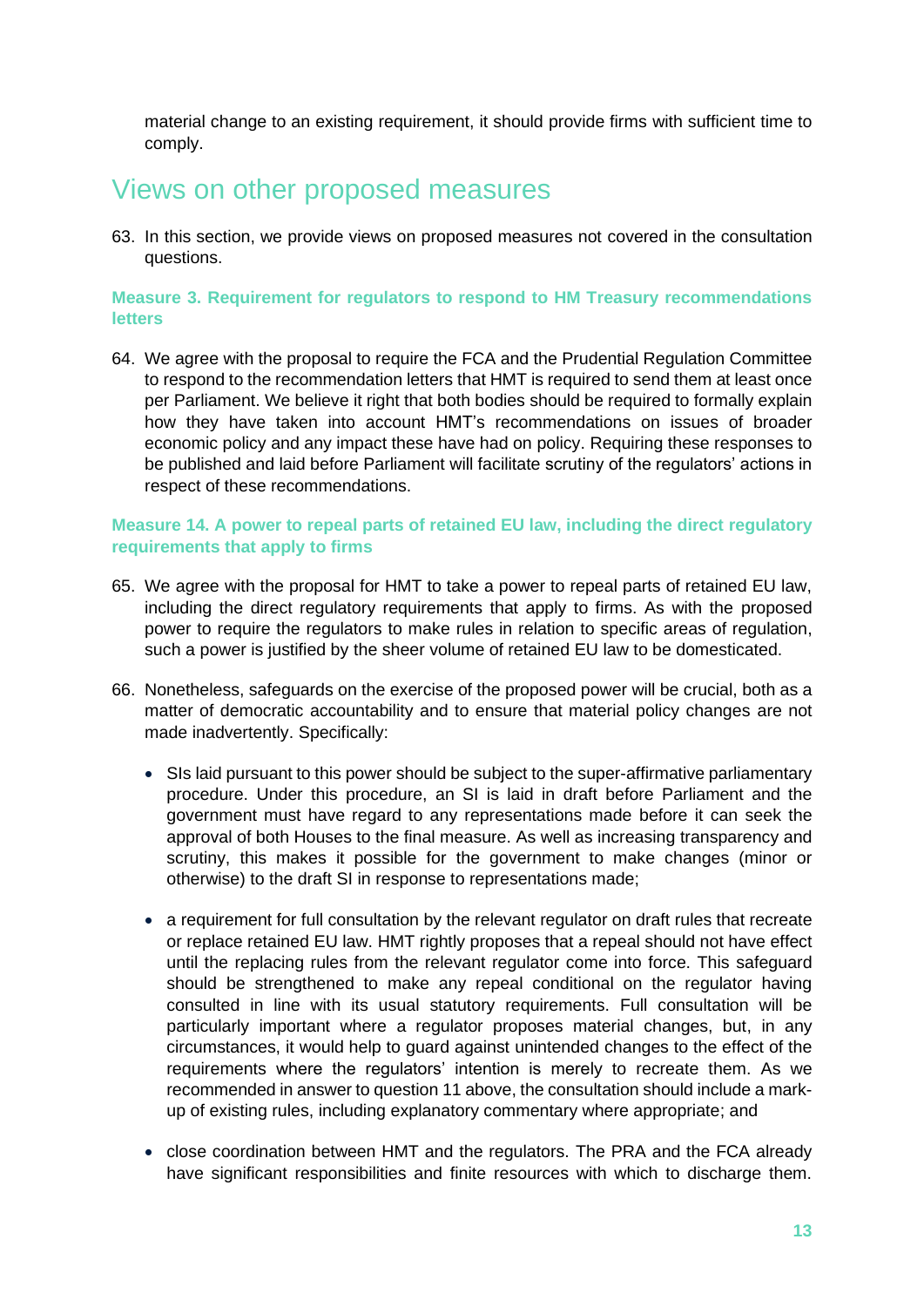Continuous dialogue between HMT and the regulators is necessary to avoid the pace of the domestication process exceeding the regulators' capacity to play their significant role in it and firms' ability to comply with the resulting rules. HMT and the regulators should agree a clear timeline for the domestication process and include it in the Regulatory Initiatives Grid. In devising this timeline and deciding the order in which requirements in retained EU law should be domesticated, they should take into account the wider regulatory context, including other domestic and international initiatives, to ensure that firms have the requisite capacity and resources to monitor, review and track the process.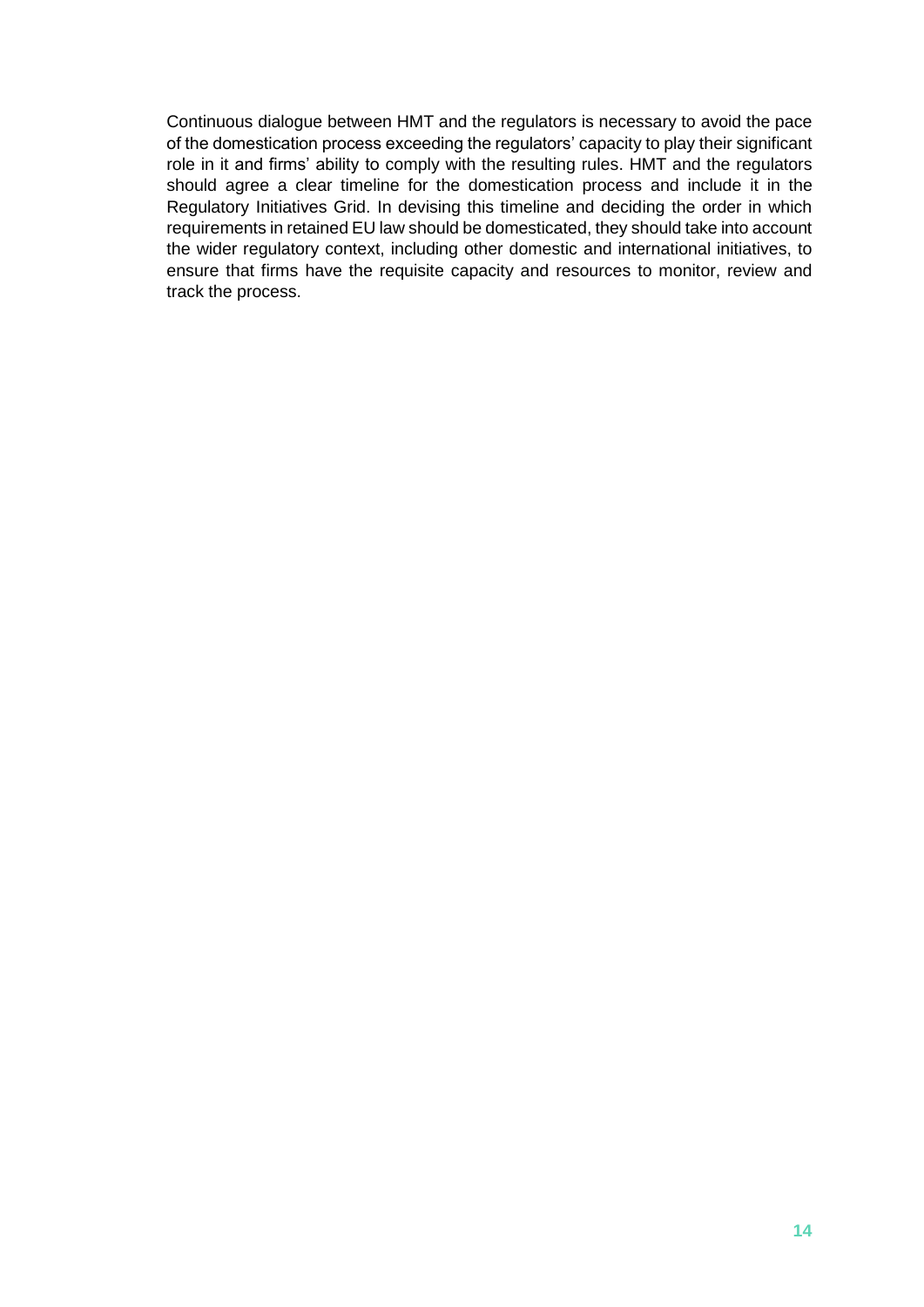#### **Annex 1**

Financial-services future regulatory-framework review

## **Review of regulators' rule-making decisions**

### 12 July 2021

#### **Recommendation**

HM Treasury (HMT) has asked for UK Finance's further thoughts on what a mechanism for reviewing regulators' rule-making decisions could look like given the problems we identified with judicial review (JR) in our response<sup>22</sup> to its phase-II consultation<sup>23</sup> on the financialservices future regulatory-framework (FRF) review earlier in the year.

- 2. We recommend that designated representative bodies be able to require a financialservices regulator to review a rule it has made and respond within 90 days with its proposed reaction. Such a proposal:
	- addresses our principal concerns about JR and HMT's concerns about the resource and cost implications of establishing an entirely new appeals body;
	- draws heavily on precedent, particularly the ability of designated consumer bodies to make "super-complaints" about markets whose features are significantly harming the interests of consumers; and
	- meets—satisfactorily if imperfectly—the principles that we proposed in our FRF consultation response should inform a solution.

#### **Background**

#### **The problem**

- 3. Our FRF consultation response argued that as regulators take on more powers, they need to be subject to additional scrutiny and accountability. This would improve the quality of regulatory decision-making and enhance the UK's attractiveness as a destination for banking and finance firms. The particular focus of our response was that regulators' rulemaking decisions should be subject to a new review mechanism that is independent, expert, accessible and timely.
- 4. The principal way in which firms can currently challenge decisions by regulators is through a formal JR. However, JR has a number of features that mean it is regarded in practice as neither a viable nor a desirable solution for firms to pursue. In particular:

<sup>22</sup> <https://www.ukfinance.org.uk/system/files/F2R2-phase-II-consultation-FINAL.pdf>

<sup>23</sup> [https://assets.publishing.service.gov.uk/government/uploads/system/uploads/attachment\\_data/file/927316/141020\\_Final\\_Ph](https://assets.publishing.service.gov.uk/government/uploads/system/uploads/attachment_data/file/927316/141020_Final_Phase_II_Condoc_For_Publication_for_print.pdf) ase II\_Condoc\_For\_Publication\_for\_print.pdf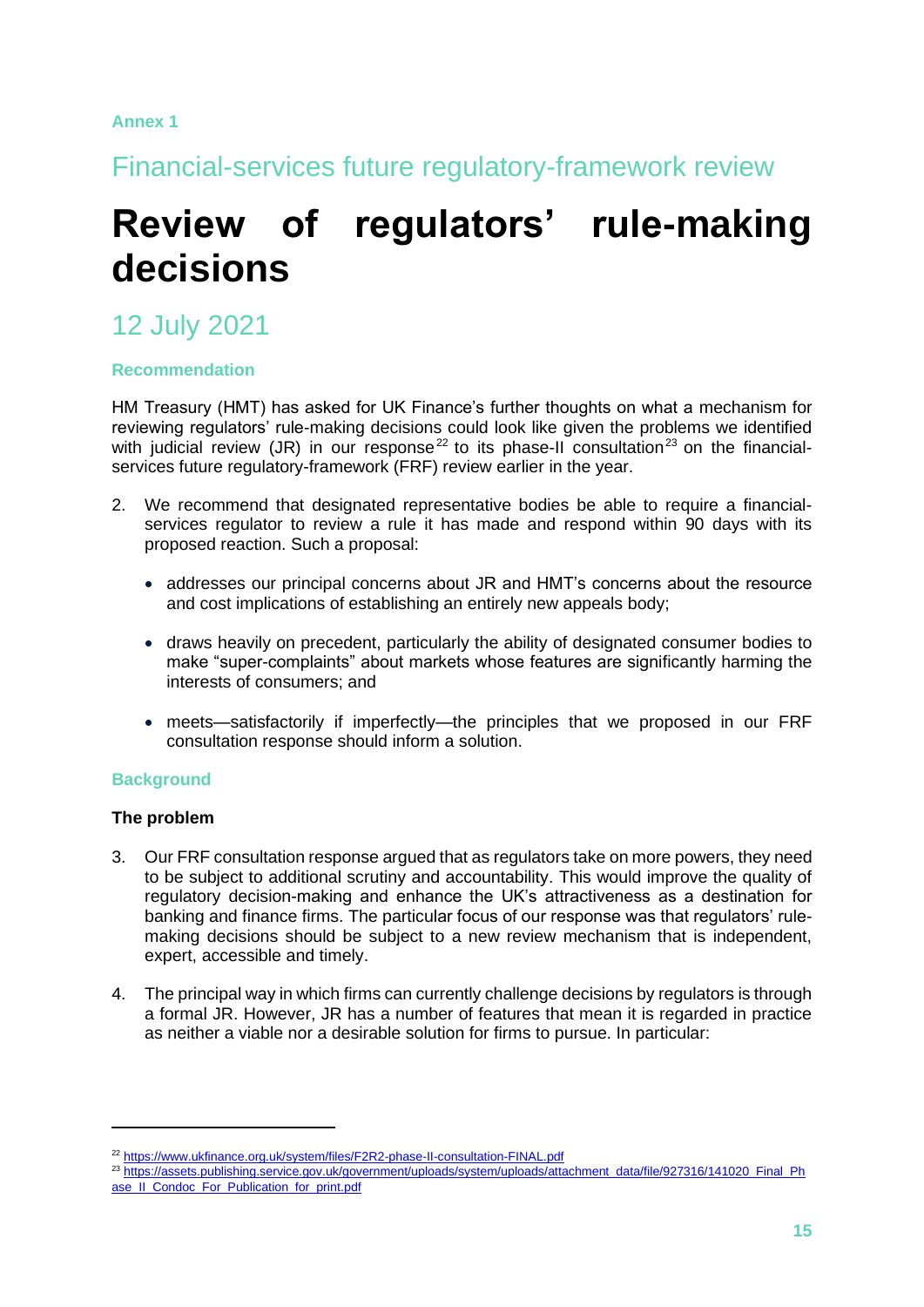- it is difficult to argue that regulators' decisions are ultra vires because their statutory objectives and powers are so wide;
- firms perceive that challenging a regulator's decision will jeopardise the supervisory relationship; and
- JRs are inevitably high profile and attract a level of publicity that may be distracting and counterproductive.
- 5. While we did not consider the detailed form that an alternative review mechanism might take, we identified seven principles that we believed should inform such consideration: engendering confidence; skills and experience; onward appeal; independence; proportionate accessibility; timeliness; and transparency.
- 6. The full text of our FRF consultation response on this issue is annexed [NB: not included here]. It is supported by a detailed paper<sup>24</sup> jointly written with Norton Rose Fulbright.

#### **The ask**

7. In light of our response and our reiteration of the importance of this issue in subsequent discussions, HMT officials have asked us as follows:

*On the suggestion that rulemaking should be subject to a new independent review mechanism as an alternative to JR, I understand the concerns you've set out but also conscious of the resource and cost implications of an entirely new body and how we may need to manage those. With that in mind, it would be great to get any further thoughts on what such a review mechanism could look like and if you think there are any alternative solutions to the address the problems you see within the structure of the existing framework?*

#### **The recommendation**

8. Our recommendation develops the comment in our FRF consultation response that:

*. . . it may be appropriate to consider including a mechanism for representative bodies to challenge particularly important issues for the industry. An example of this on the consumer side is the "supercomplaints" regime under section 11 of the Enterprise Act, which allows a designated consumer body to make a complaint to the CMA [Competition and Markets Authority] that certain features of a market are or appear to be significantly harming the interests of consumers.*

9. Similar provisions in the Financial Services and Markets Act 2000 (FSMA) allow designated consumer bodies to make such super-complaints to the Financial Conduct Authority (FCA), $25$  while scheme operators and regulated persons can complain to the FCA that consumers are suffering loss or damage as a result of a regular failure to comply with regulatory requirements.<sup>26</sup> Under the Financial Services (Banking Reform) Act 2013 (FSBRA), a designated representative body can complain to the Payment Systems Regulator (PSR) that features of a payments market are significantly damaging the interests of service users.<sup>27</sup> In all cases, the public authority in question must respond within 90 days stating how it proposes to deal with the complaint. Additionally, under section 29A of the Police Reform Act 2002, a designated body can complain to HM Chief

<sup>24</sup> [https://www.ukfinance.org.uk/system/files/The%20principles%20of%20an%20effective%20regulatory%20review%20mechani](https://www.ukfinance.org.uk/system/files/The%20principles%20of%20an%20effective%20regulatory%20review%20mechanism%20-%20FINAL.pdf) [sm%20-%20FINAL.pdf](https://www.ukfinance.org.uk/system/files/The%20principles%20of%20an%20effective%20regulatory%20review%20mechanism%20-%20FINAL.pdf)

<sup>25</sup> <https://www.legislation.gov.uk/ukpga/2000/8/section/234C>

<sup>26</sup> <https://www.legislation.gov.uk/ukpga/2000/8/section/234D>

<sup>27</sup> <https://www.legislation.gov.uk/ukpga/2013/33/section/68>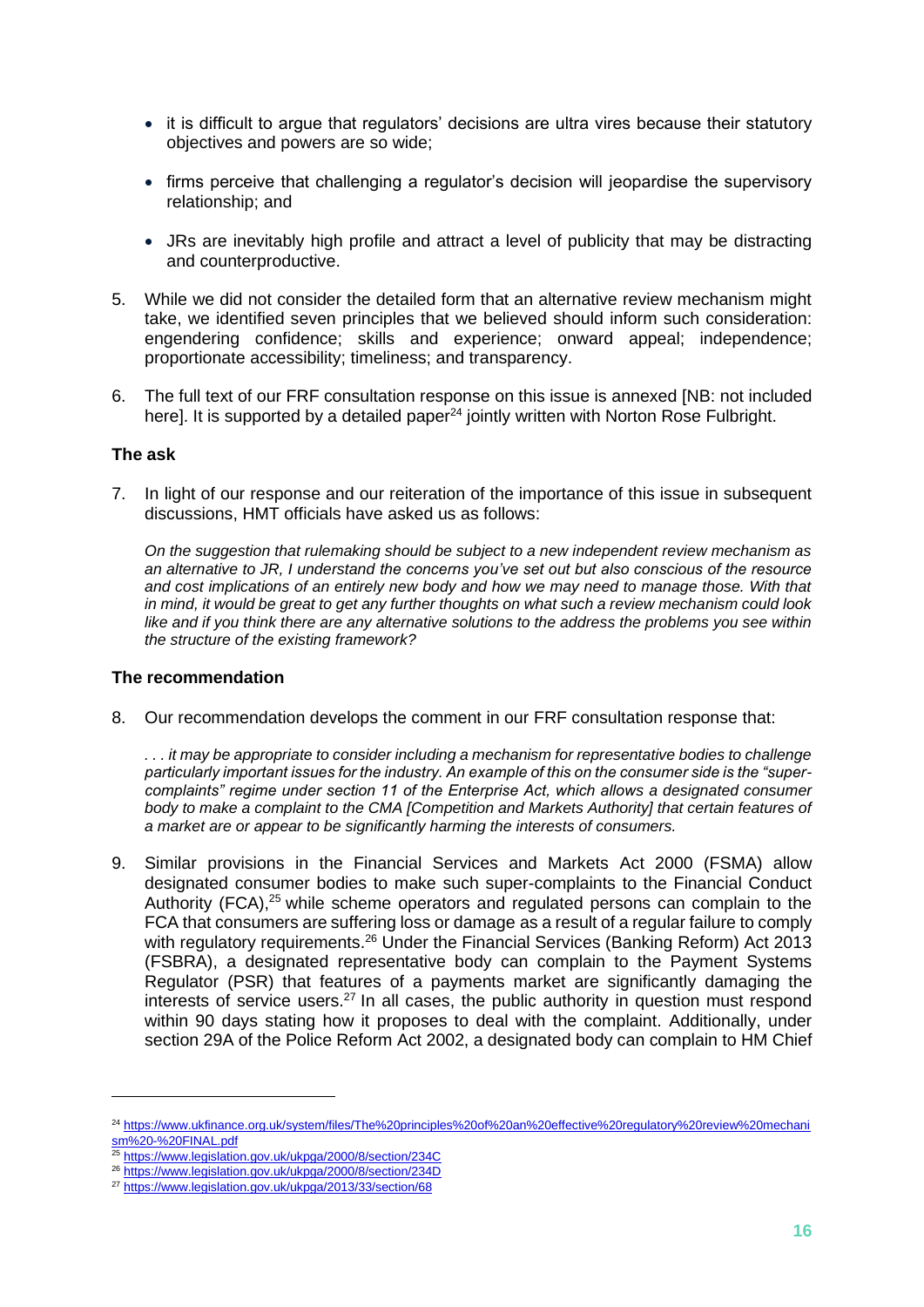Inspector of Constabulary that certain features of policing in England and Wales by a police force are or appear to be significantly harming the interests of the public.<sup>28</sup>

- 10. *Echoing these provisions and reflecting the particular focus of our response, we recommend that a representative body designated by HMT be able to complain to a financial-services regulator (including the Bank of England/Prudential Regulation Authority, the FCA and the PSR) that a rule it has made is deficient and should be reviewed. The regulator in question would have to respond within 90 days stating how it proposed to deal with the complaint.*
- 11. Key elements of this recommendation are as follows.

| <b>Nature of</b><br>representative<br>bodies | This need not be spelled out in legislation (it is not in FSBRA) and, as such,<br>would encompass representative bodies including trade associations and<br>consumer bodies.                                                                                                                                                           |  |  |  |  |
|----------------------------------------------|----------------------------------------------------------------------------------------------------------------------------------------------------------------------------------------------------------------------------------------------------------------------------------------------------------------------------------------|--|--|--|--|
|                                              | We believe a good starting point for discussion is the grounds on which<br>decisions of the Civil Aviation Authority <sup>29</sup> and the Office of Gas and Electricity<br>Markets <sup>30</sup> can be appealed to the CMA as well as the grounds for appeal<br>against decisions by Australian federal departments and agencies: 31 |  |  |  |  |
|                                              | a breach of the rules of natural justice occurred in connection with the<br>making of the decision;                                                                                                                                                                                                                                    |  |  |  |  |
|                                              | there was no evidence or other material to justify the making of the decision;<br>$\bullet$                                                                                                                                                                                                                                            |  |  |  |  |
|                                              | the regulator did not have proper regard to a matter;<br>$\bullet$                                                                                                                                                                                                                                                                     |  |  |  |  |
|                                              | the regulator gave inappropriate weight to a matter;<br>$\bullet$                                                                                                                                                                                                                                                                      |  |  |  |  |
|                                              | the regulator erred in fact;<br>$\bullet$                                                                                                                                                                                                                                                                                              |  |  |  |  |
|                                              | the regulator did not achieve its stated effect;<br>$\bullet$                                                                                                                                                                                                                                                                          |  |  |  |  |
| <b>Grounds for</b><br>complaint              | the regulator erred in law, whether or not the error appeared on the record<br>of the decision, including because-                                                                                                                                                                                                                     |  |  |  |  |
|                                              | procedures that were required by law to be observed in connection with<br>the making of the decision were not observed;                                                                                                                                                                                                                |  |  |  |  |
|                                              | the person who purported to make the decision did not have jurisdiction<br>to make the decision;                                                                                                                                                                                                                                       |  |  |  |  |
|                                              | • the decision was not authorised by the enactment in pursuance of which<br>it was purported to be made;                                                                                                                                                                                                                               |  |  |  |  |
|                                              | the making of the decision was an improper exercise of the power<br>conferred by the enactment in pursuance of which it was purported to<br>be made; or                                                                                                                                                                                |  |  |  |  |
|                                              | the decision was otherwise contrary to law;                                                                                                                                                                                                                                                                                            |  |  |  |  |
|                                              | the regulator erred in the exercise of discretion; or                                                                                                                                                                                                                                                                                  |  |  |  |  |
|                                              | the decision was induced or affected by fraud.                                                                                                                                                                                                                                                                                         |  |  |  |  |
| <b>Rejection of</b><br>complaint             | Regulators would be able to reject complaints that were frivolous, vexatious or<br>made in bad faith.                                                                                                                                                                                                                                  |  |  |  |  |
| <b>Fit with existing</b><br>processes        | The review process would need to preserve firms' existing rights of redress. In<br>particular, it should neither preclude nor complicate a parallel or subsequent<br>JR.                                                                                                                                                               |  |  |  |  |

<sup>28</sup> <https://www.legislation.gov.uk/ukpga/2017/3/part/2/chapter/2>

<sup>29</sup> <https://www.legislation.gov.uk/ukpga/2012/19/section/26>

<sup>30</sup> <https://www.legislation.gov.uk/ukpga/1986/44/section/23D> an[d https://www.legislation.gov.uk/ukpga/1989/29/section/11E](https://www.legislation.gov.uk/ukpga/1989/29/section/11E)

<sup>&</sup>lt;sup>31</sup> See section 5 a[t https://www.legislation.gov.au/Details/C2021C00035](https://www.legislation.gov.au/Details/C2021C00035)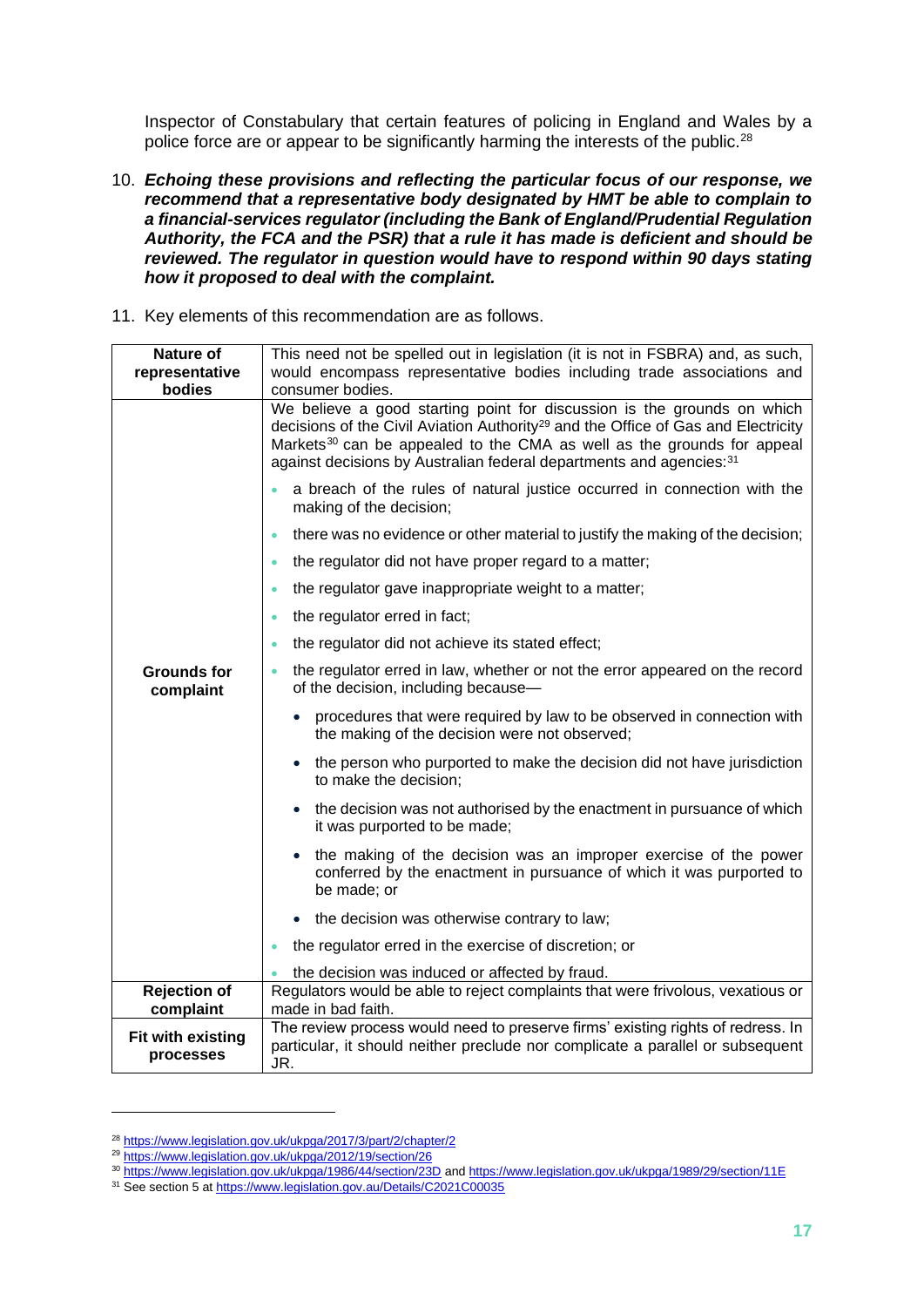- 12. We see three principal arguments in favour of this recommendation.
	- First, because we envisage complaints being made by representative designated bodies, this should go a long way to mitigating individual firms' concerns about the implications for their supervisory relationship and reputation. It is, of course, possible that regulators will be able to deduce which firms are instrumental in prompting a complaint, but there is equally likely to be safety in numbers in such circumstances.
	- Second, because a complaint would be considered by the regulator that made the rule in question, the process would not be judicial, not involve the creation of any new bodies and not result in that regulator being second-guessed by another body.
	- Third, the regulator's response to the complaint would itself be subject to JR, so the process should ultimately enhance that route rather than detract from it.
- 13. We also believe that it fits—satisfactorily if imperfectly—with the principles we set out in our FRF consultation response.

| <b>Engendering</b><br>confidence | п      | The recommendation balances a right of review with ensuring that the<br>system as a whole functions efficiently and enabling regulators to take<br>decisions in an efficient and timely way to achieve their duties.                                                                                                                                                                                                                                                                                                                                                                                                                                                                 |  |  |  |
|----------------------------------|--------|--------------------------------------------------------------------------------------------------------------------------------------------------------------------------------------------------------------------------------------------------------------------------------------------------------------------------------------------------------------------------------------------------------------------------------------------------------------------------------------------------------------------------------------------------------------------------------------------------------------------------------------------------------------------------------------|--|--|--|
| <b>Skills and</b>                | О      | Regulators will largely have these (although successful complaints may                                                                                                                                                                                                                                                                                                                                                                                                                                                                                                                                                                                                               |  |  |  |
| experience                       |        | reveal where they are somewhat lacking).                                                                                                                                                                                                                                                                                                                                                                                                                                                                                                                                                                                                                                             |  |  |  |
| <b>Onward appeal</b>             | О      | JR would remain an option.                                                                                                                                                                                                                                                                                                                                                                                                                                                                                                                                                                                                                                                           |  |  |  |
| Independence                     | $\Box$ | This would not be delivered by a regulator reviewing a rule that it made.<br>However, at the very least, the rule should be reviewed by a different team<br>from the one responsible for introducing it. This would be consistent with the<br>requirement of the Regulators' Code in respect of appeals that, "Individual<br>officers of the regulator who took the decision or action against which the<br>appeal is being made should not be involved in considering the appeal."32 It<br>would also mirror the requirement for a CMA phase-two market investigation<br>to be conducted by different individuals from those who conducted the<br>preceding phase-one market study. |  |  |  |
| Proportionate<br>accessibility   |        | Our consultation response envisaged<br>precisely<br>such<br>a<br>role<br>tor<br>representative bodies.                                                                                                                                                                                                                                                                                                                                                                                                                                                                                                                                                                               |  |  |  |
| <b>Timeliness</b>                |        | 90 days represent a quick turnaround for a complaint.                                                                                                                                                                                                                                                                                                                                                                                                                                                                                                                                                                                                                                |  |  |  |
| <b>Transparency</b>              |        | There is no reason for complaints and responses to be anything other than<br>public.                                                                                                                                                                                                                                                                                                                                                                                                                                                                                                                                                                                                 |  |  |  |

<sup>&</sup>lt;sup>32</sup> Se[e https://assets.publishing.service.gov.uk/government/uploads/system/uploads/attachment\\_data/file/913510/14-705](https://assets.publishing.service.gov.uk/government/uploads/system/uploads/attachment_data/file/913510/14-705-regulators-code.pdf) [regulators-code.pdf.](https://assets.publishing.service.gov.uk/government/uploads/system/uploads/attachment_data/file/913510/14-705-regulators-code.pdf) It is unclear whether the Code applies to current financial-services regulators as its predecessor, the Regulators' Compliance Code, once applied to the Financial Services Authority.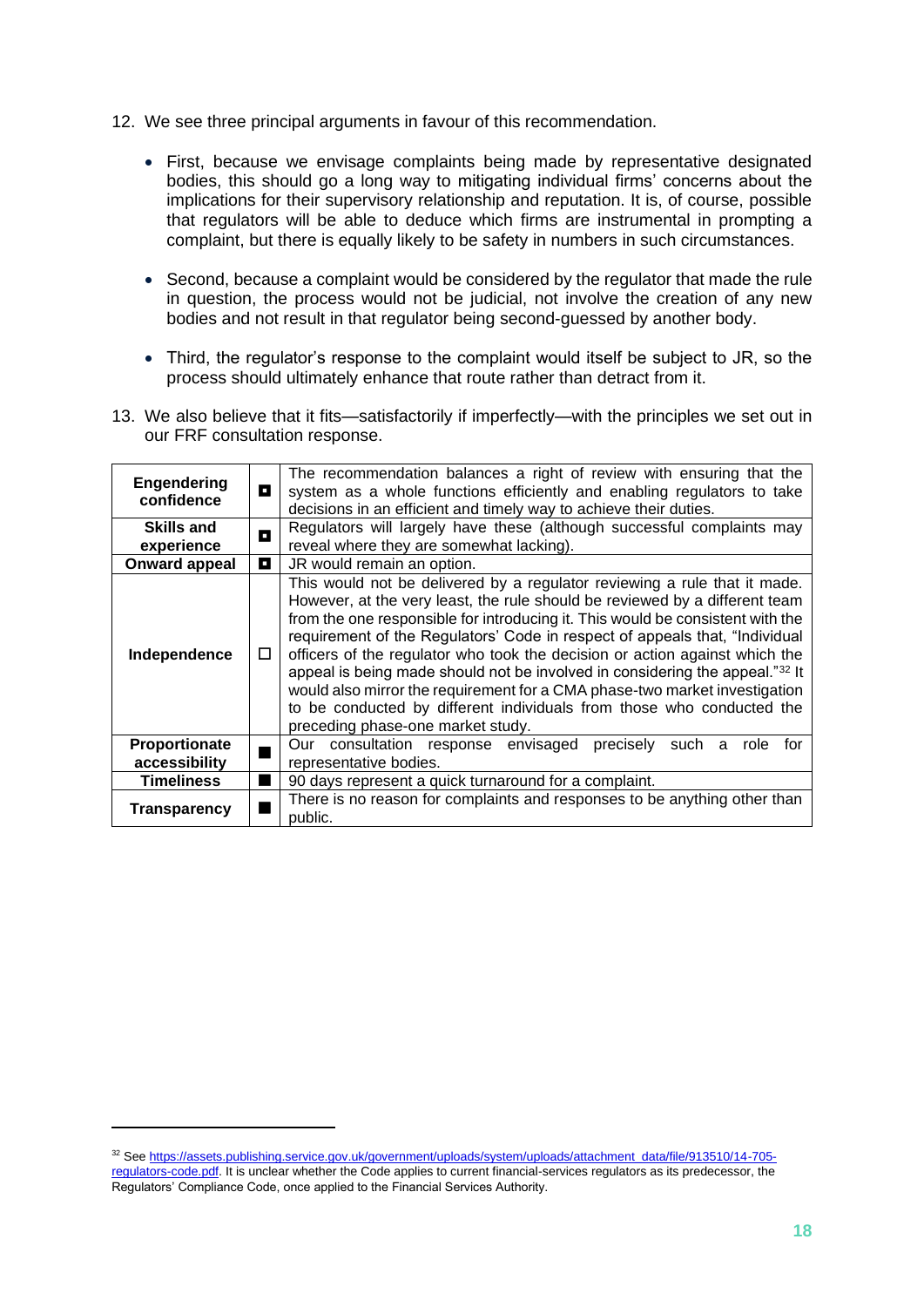#### **Annex 2**

## Analysis of the FCA's Consumer Duty CBA

#### **Introduction**

1. This annex evaluates the FCA's quidelines for undertaking CBAs<sup>33</sup> with the approaches of other regulatory bodies. It goes on to evaluate the CBA for its proposed Consumer Duty—one of the most significant regulatory interventions proposed in recent times against all those standards. We believe these evaluations underline the importance of improving the quality of financial-services regulators' CBAs as argued in the main body of our response to HMT's consultation.

#### **Evaluation: the FCA's guidelines for undertaking CBAs**

- 2. The main point of comparison with the FCA's guidelines is HMT's Green Book. This is the official guidance relating to government decision making and is seen as the gold-standard benchmark on which the Office of Rail and Road (ORR), the Office of Gas and Electricity Markets (Ofgem) and the Office of Communications (Ofcom) have based aspects of their CBA frameworks. We have also considered the guidelines and frameworks of the PRA and the PSR; the approaches of international regulators including the European Commission (EC), the US Office of Information and Regulatory Affairs (OIRA) and the Australian Office of Best Practice Regulation (OBPR); and the recommendations we made in our response to HMT's phase-II consultation and the accompanying standalone report.
- 3. The evaluation compares the FCA's CBA guidelines to these benchmarks across the following quantitative and qualitative elements:
	- **purpose**—whether the CBA is being used as an evidence-based tool for decision making or a different purpose;
	- **transparency of options**—whether there is a requirement to consider and publish a number of different options in the CBA;
	- **theory of change**—the level of evidence required to demonstrate that the intervention will lead to the desired outcomes/benefits:
	- **costs and benefits**—the requirements for quantifying these and the level of evidence required;
	- **counterfactual**—whether there is a requirement to quantify the level of harm that the intervention is seeking to address and the costs and benefits associated with the counterfactual scenario of no intervention;
	- **assumptions**—the level of detail, transparency and supporting evidence required for assumptions that are included in the CBA;

<sup>33</sup> [https://www.fca.org.uk/publication/corporate/how-analyse-costs-benefits-policies.pdf.](https://www.fca.org.uk/publication/corporate/how-analyse-costs-benefits-policies.pdf)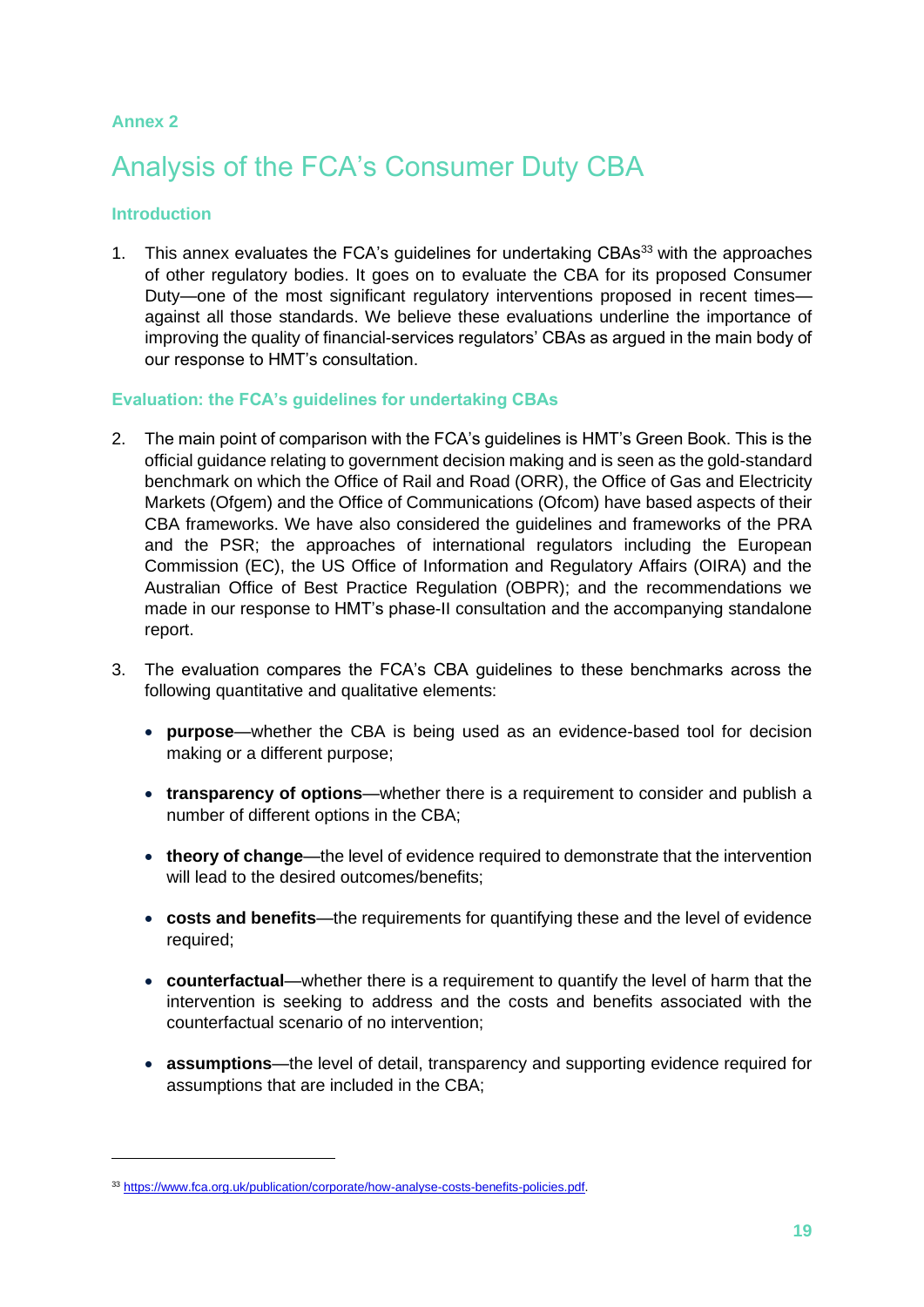- **treatment of uncertainty**—the level of transparency of the risks and uncertainties of the CBA's inputs and assumptions and how this uncertainty should be dealt with in the analysis; and
- **outputs**—how the CBA's outputs should be presented and analysed to feed into the decision-making process.

|                | <b>FCA</b>                                                                                                                                                                                                                                                                                                                     | <b>Green Book</b>                                                                                                                                                                                                                                                                             | <b>Other</b>                                                                                                                                                                                                                                                                                                                                                                                                                                                                                    | <b>UK Finance</b>                                                                                                                                                                                                                                        |
|----------------|--------------------------------------------------------------------------------------------------------------------------------------------------------------------------------------------------------------------------------------------------------------------------------------------------------------------------------|-----------------------------------------------------------------------------------------------------------------------------------------------------------------------------------------------------------------------------------------------------------------------------------------------|-------------------------------------------------------------------------------------------------------------------------------------------------------------------------------------------------------------------------------------------------------------------------------------------------------------------------------------------------------------------------------------------------------------------------------------------------------------------------------------------------|----------------------------------------------------------------------------------------------------------------------------------------------------------------------------------------------------------------------------------------------------------|
|                |                                                                                                                                                                                                                                                                                                                                |                                                                                                                                                                                                                                                                                               | frameworks                                                                                                                                                                                                                                                                                                                                                                                                                                                                                      | proposals                                                                                                                                                                                                                                                |
| <b>Purpose</b> | • Mandatory<br>requirement to<br>produce a CBA<br>for regulatory<br>proposals in line<br>with FSMA<br>requirements.<br>• FSMA does not<br>require the FCA<br>to prove<br>(mathematically)<br>that benefits<br>exceed costs. It<br>does need to<br>show that the<br>proposed rules<br>advance its<br>operational<br>objectives. | • Process of<br>"assessing the<br>costs, benefits<br>and risk of<br>alternative<br>ways to meet<br>the<br>government<br>objectives" to<br>aid decision<br>making.<br>• Structured<br>evaluation<br>framework to<br>determine the<br>option that<br>represents the<br>best value for<br>money. | $\bullet$ OBPR:<br>"provides an<br>objective<br>framework for<br>weighing up<br>different<br>impacts that<br>occur in<br>different<br>periods."<br>Measures the<br>resource-<br>allocation<br>effects of a<br>regulatory<br>change.<br>• Ofgem: "CBAs<br>are taken at an<br>activity level" to<br>quantify a<br>range of<br>options.<br>• EC: establish<br>the best<br>intervention<br>compared to<br>alternatives by<br>establishing<br>the most<br>"effective<br>allocation of<br>resources." | • Single CBA<br>model for<br>regulation to<br>allow consistent<br>application<br>across the<br>regulation of<br>banking and<br>finance,<br>specifically<br>through an<br>enhanced<br><b>FSMA</b> model<br>consistent with<br>the Green Book<br>approach. |

4. The table below summarises the findings from this evaluation.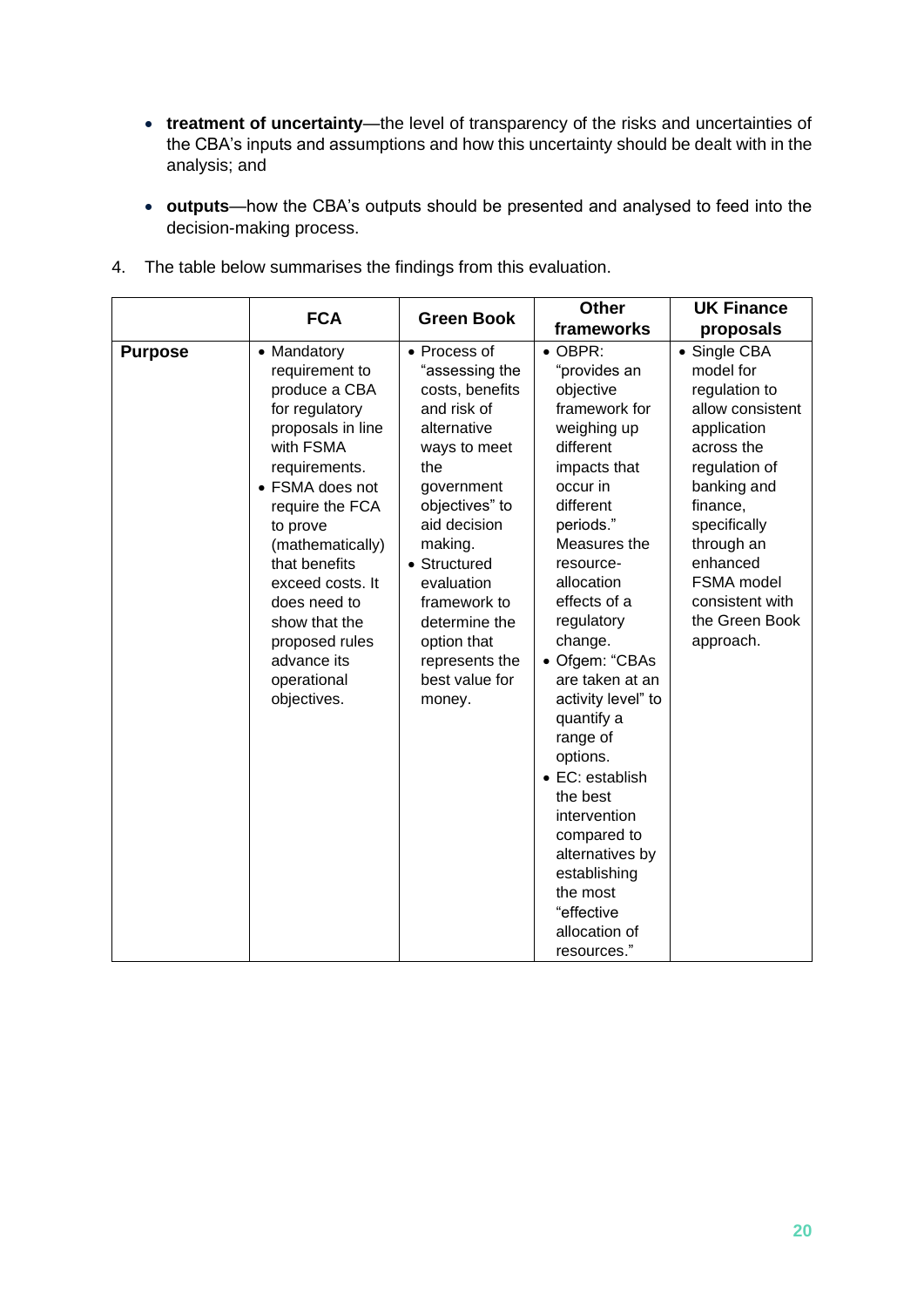|                                   | <b>FCA</b>                                                                                                                                                                                             |                                                                                                                                                                                                                                                                                                                                              | <b>Other</b>                                                                                                                                                                                                                                                                                                                                                                                                                                                                                                                                                                                                                                                                                  | <b>UK Finance</b>                                                                                                                                                                           |
|-----------------------------------|--------------------------------------------------------------------------------------------------------------------------------------------------------------------------------------------------------|----------------------------------------------------------------------------------------------------------------------------------------------------------------------------------------------------------------------------------------------------------------------------------------------------------------------------------------------|-----------------------------------------------------------------------------------------------------------------------------------------------------------------------------------------------------------------------------------------------------------------------------------------------------------------------------------------------------------------------------------------------------------------------------------------------------------------------------------------------------------------------------------------------------------------------------------------------------------------------------------------------------------------------------------------------|---------------------------------------------------------------------------------------------------------------------------------------------------------------------------------------------|
|                                   |                                                                                                                                                                                                        | <b>Green Book</b>                                                                                                                                                                                                                                                                                                                            | frameworks                                                                                                                                                                                                                                                                                                                                                                                                                                                                                                                                                                                                                                                                                    | proposals                                                                                                                                                                                   |
| <b>Transparency</b><br>of options | • High-level CBA<br>is used in the<br>early stages to<br>choose among<br>several options.<br>• There is no<br>requirement to<br>publish analysis<br>of options that<br>are considered<br>and rejected. | • Requirement<br>to use CBAs to<br>consider<br>relative costs<br>and benefits<br>across a range<br>of different<br>proposal<br>options and<br>provide<br>transparency<br>in the<br>assessment of<br>options.<br>• Structured<br>process to<br>consider long<br>list of options<br>and detailed<br>evaluation of<br>short list of<br>options. | • OBPR: identify<br>a range of<br>genuine,<br>viable,<br>alternative<br>policy options<br>to be analysed.<br>At least three<br>options are<br>presented,<br>including one<br>that is non-<br>regulatory.<br>• Ofcom: aims to<br>consider a<br>wide range of<br>options. This<br>includes non-<br>regulatory risk-<br>based,<br>targeted<br>approaches to<br>regulation and<br>alternatives to<br>formal<br>regulation.<br>· OIRA: "at a<br>minimum<br>agency should<br>compare, with<br>their preferred<br>option, a more<br>stringent and<br>less stringent<br>alternative."<br>• ORR: applied<br>across different<br>options with<br>the same unit<br>of measure to<br>allow<br>comparison. | • Full options<br>analysis of<br>competing<br>policy<br>initiatives,<br>capturing non-<br>regulatory<br>solutions,<br>improved<br>supervision,<br>improved<br>enforcement,<br>and guidance. |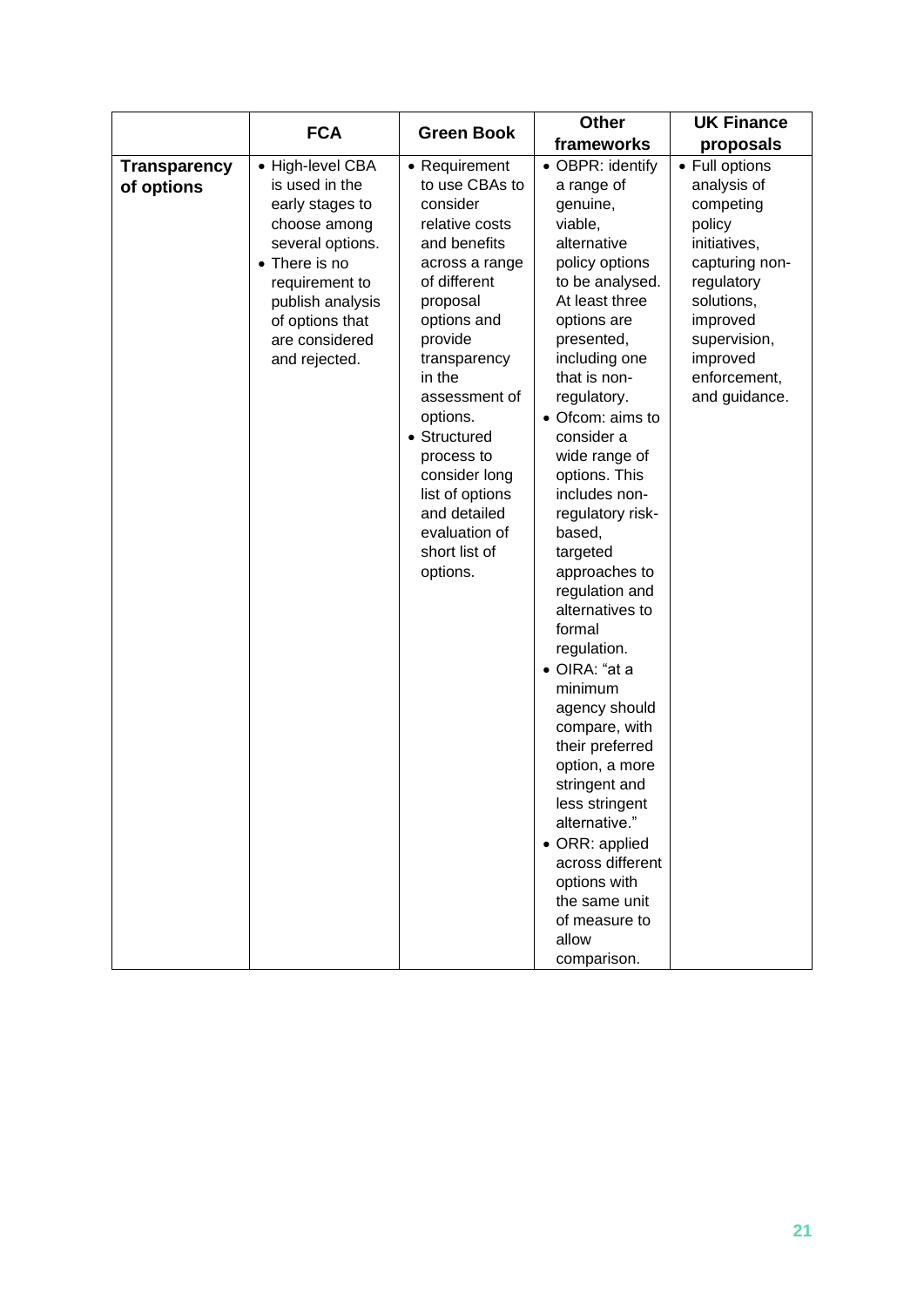|                              | <b>FCA</b>                                                                                                                                                                                                                                                                                                                                                                                                                                                      | <b>Green Book</b>                                                                                                                                                                                                                                                                                                                                     | <b>Other</b>                                                                                                                                                                                                                                                                                                      | <b>UK Finance</b>                                                                                                                                                                                                                                                                                                                                                                                                     |
|------------------------------|-----------------------------------------------------------------------------------------------------------------------------------------------------------------------------------------------------------------------------------------------------------------------------------------------------------------------------------------------------------------------------------------------------------------------------------------------------------------|-------------------------------------------------------------------------------------------------------------------------------------------------------------------------------------------------------------------------------------------------------------------------------------------------------------------------------------------------------|-------------------------------------------------------------------------------------------------------------------------------------------------------------------------------------------------------------------------------------------------------------------------------------------------------------------|-----------------------------------------------------------------------------------------------------------------------------------------------------------------------------------------------------------------------------------------------------------------------------------------------------------------------------------------------------------------------------------------------------------------------|
|                              |                                                                                                                                                                                                                                                                                                                                                                                                                                                                 |                                                                                                                                                                                                                                                                                                                                                       | frameworks                                                                                                                                                                                                                                                                                                        | proposals                                                                                                                                                                                                                                                                                                                                                                                                             |
| Theory of<br>change          | • No explicit<br>requirement to<br>evidence a<br>causal chain<br>through an<br>evidence base.<br>• Field trials can<br>be applied to<br>complex areas to<br>evidence<br>behavioural<br>changes. These<br>only occur when<br>it is deemed<br>possible and<br>appropriate. <sup>34</sup>                                                                                                                                                                          | • Requires the<br>nature of<br>change to be<br>transparently<br>explained. This<br>requires a<br>"credible<br>explanation of<br>the change<br>process" with<br>an "objective<br>evidence<br>base."<br>• Requires<br>objective<br>evidence in<br>support of data<br>and<br>assumptions<br>within the<br>change<br>process.                             | $\bullet$ OBPR:<br>requires the<br>CBA to capture<br>how costs and<br>benefits are<br>likely to vary,<br>accounting for<br>general<br>economic<br>conditions and<br>other wider<br>influences.                                                                                                                    | • Use post-<br>implementation<br>review of policy<br>and supervisory<br>change to<br>establish the<br>effectiveness of<br>the regulatory<br>change. Such a<br>review can only<br>be informed by<br>having a clear<br>and well<br>evidenced<br>understanding<br>of the theory of<br>change.<br>· Use cumulative-<br>impact analysis<br>to establish<br>how the<br>proposal may<br>be affected by<br>wider initiatives. |
| <b>Costs and</b><br>benefits | • The CBA needs<br>to include an<br>"estimate of<br>costs and<br>benefits unless,<br>in our opinion,<br>they cannot be<br>reasonably<br>estimated, or it is<br>not reasonably<br>practicable to<br>produce an<br>estimate."<br>• Costs and/or<br>benefits can be<br>addressed<br>through<br>qualitative<br>analysis if they<br>cannot be<br>quantified.<br>• FSMA does not<br>require the FCA<br>to "prove<br>mathematically<br>that benefits<br>exceed costs." | • Ensures<br>quantification<br>is made, even<br>when difficult.<br>Specifically<br>ensures the<br>benefits and<br>risks are<br>considered,<br>even when<br>"beyond direct<br>monetisation."<br>• Further steps<br>are made to<br>reveal the cost<br>of different<br>options by<br>analysing<br>alternative<br>scenarios to<br>ensure<br>transparency. | • Ofcom:<br>quantifies the<br>cost and<br>benefit,<br>including wider<br>impacts. This<br>follows the<br>same discount<br>rate as<br>recommended<br>by HMT.<br>$\bullet$ OIRA:<br>recommends<br>identifying "the<br>potential<br>benefits and<br>costs for each<br>alternative, its<br>timing and<br>likelihood." | • Conduct a<br>cumulative-<br>impact analysis,<br>a full option<br>analysis, a<br>sensitivity<br>analysis and<br>wider market<br>assessments.                                                                                                                                                                                                                                                                         |

<sup>34</sup> [https://www.fca.org.uk/publication/corporate/how-when-we-use-field-trials.pdf.](https://www.fca.org.uk/publication/corporate/how-when-we-use-field-trials.pdf)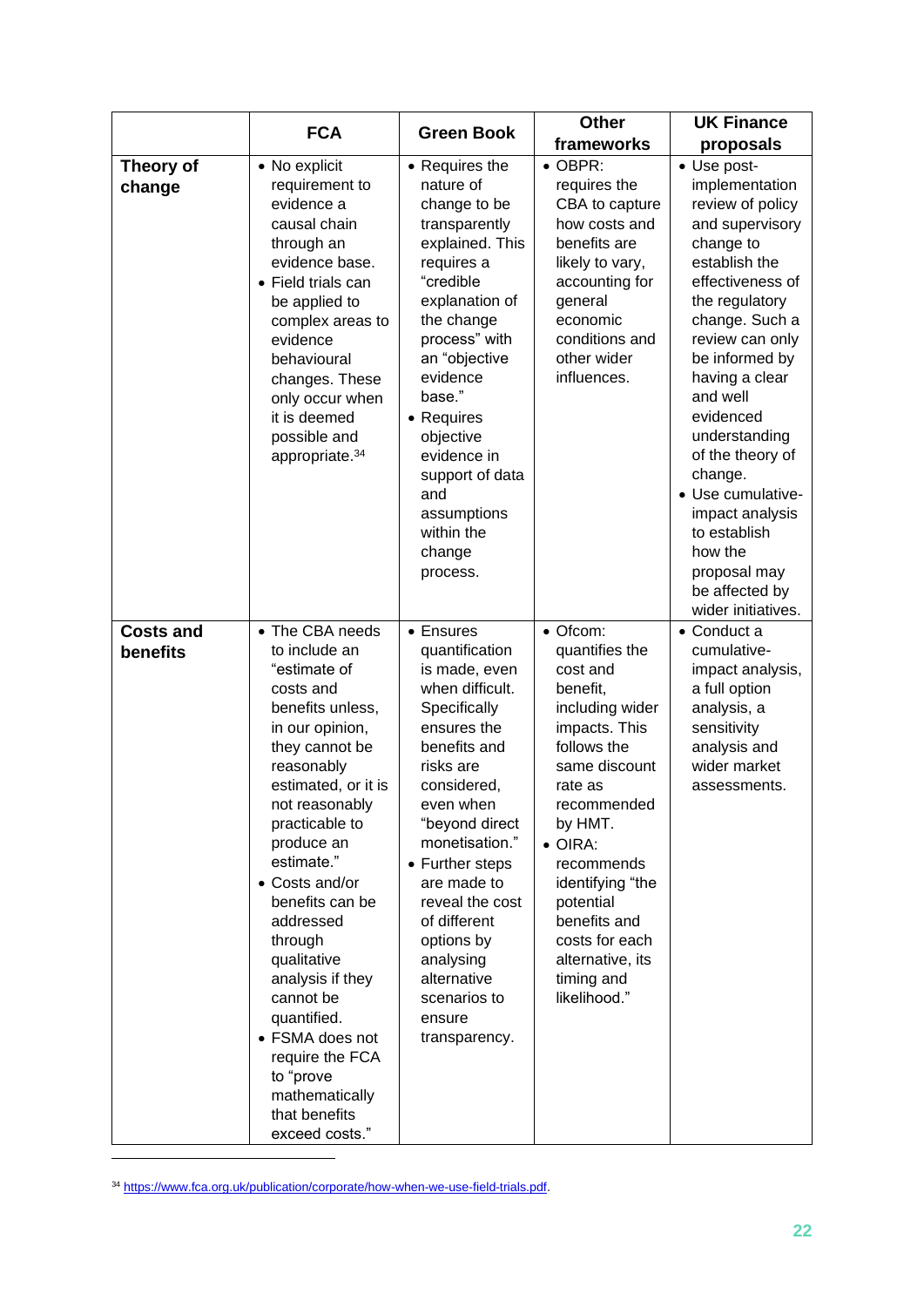|                       | <b>FCA</b>                                                                                                                                                                                                                                                                                                                                                                                                                                                                                                                                                                    | <b>Green Book</b>                                                                                                                                                              | <b>Other</b>                                                                                                                                                                                                                                                                                                                                                                                                                                                                                                             | <b>UK Finance</b>                                                                                                                                                                                                                                                                    |
|-----------------------|-------------------------------------------------------------------------------------------------------------------------------------------------------------------------------------------------------------------------------------------------------------------------------------------------------------------------------------------------------------------------------------------------------------------------------------------------------------------------------------------------------------------------------------------------------------------------------|--------------------------------------------------------------------------------------------------------------------------------------------------------------------------------|--------------------------------------------------------------------------------------------------------------------------------------------------------------------------------------------------------------------------------------------------------------------------------------------------------------------------------------------------------------------------------------------------------------------------------------------------------------------------------------------------------------------------|--------------------------------------------------------------------------------------------------------------------------------------------------------------------------------------------------------------------------------------------------------------------------------------|
|                       |                                                                                                                                                                                                                                                                                                                                                                                                                                                                                                                                                                               |                                                                                                                                                                                | frameworks                                                                                                                                                                                                                                                                                                                                                                                                                                                                                                               | proposals                                                                                                                                                                                                                                                                            |
| <b>Counterfactual</b> | • Similar to the<br>quantification of<br>costs and<br>benefits, there is<br>no explicit<br>requirement to<br>quantify the<br>counterfactual.<br>Instead, it can be<br>simplistic in<br>nature, with only<br>an aggregate<br>quantification of<br>those affected by<br>harm.<br>• Quantification of<br>harm can be<br>further simplified<br>as the total<br>number of<br>consumers in a<br>given market for<br>which harm is<br>present or, if a<br>richer dataset is<br>available,<br>quantifying those<br>within a market<br>who are<br>particularly<br>affected by<br>harm. | $\bullet$ The<br>counterfactual<br>is explicitly<br>required to be<br>included and<br>quantified to<br>ensure a<br>comparable<br>benchmark<br>with the<br>proposed<br>options. | $\bullet$ OIRA:<br>counterfactual<br>captures a pre-<br>statutory<br>baseline of<br>what the world<br>would look like<br>in the absence<br>of the<br>intervention.<br>· Ofcom: takes a<br>similar<br>approach to<br>OIRA, with<br>quantification<br>of the costs<br>and benefits<br>that would be<br>incurred<br>without any<br>additional<br>measures.<br>• Ofgem:<br>requires<br>quantification<br>of a baseline<br>NPV to allow<br>comparison<br>across<br>separate<br>options instead<br>of against a<br>zero value. | • Extend the<br>benchmark to<br>capture wider<br>options or<br>policy<br>approaches<br>instead of a<br>standard "do<br>nothing"<br>counterfactual.<br>• Improved<br>measurement<br>of regulatory<br>outcomes to<br>ensure a<br>"credible<br>counterfactual<br>in economic<br>terms." |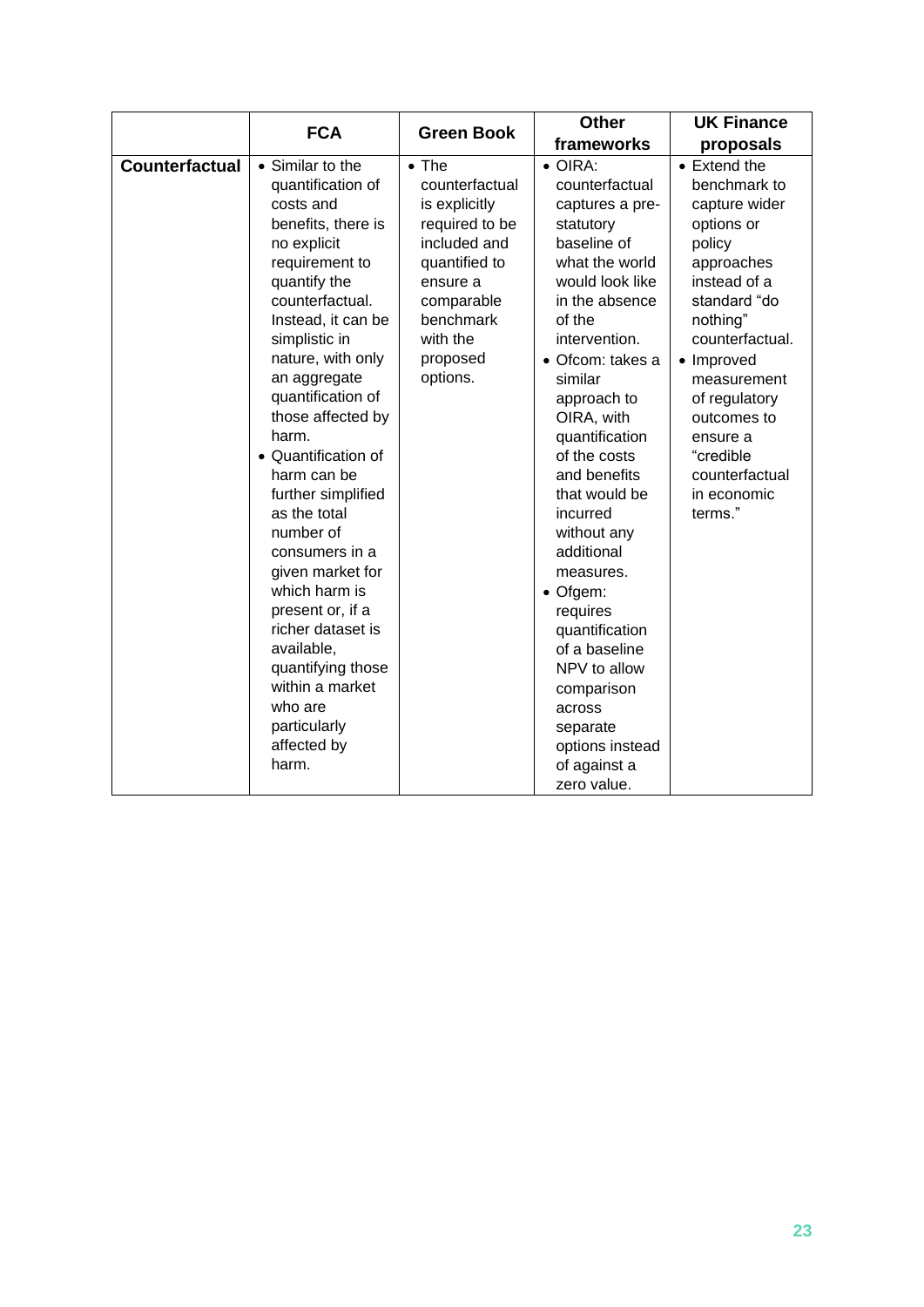|                                    | <b>FCA</b>                                                                                                                                                                           | <b>Green Book</b>                                                                                                                                                                                                                                                                                                                                                                                                                                                                        | <b>Other</b>                                                                                                                                                                                                                                                                                                                                                                                                    | <b>UK Finance</b>                                                                                                                                             |
|------------------------------------|--------------------------------------------------------------------------------------------------------------------------------------------------------------------------------------|------------------------------------------------------------------------------------------------------------------------------------------------------------------------------------------------------------------------------------------------------------------------------------------------------------------------------------------------------------------------------------------------------------------------------------------------------------------------------------------|-----------------------------------------------------------------------------------------------------------------------------------------------------------------------------------------------------------------------------------------------------------------------------------------------------------------------------------------------------------------------------------------------------------------|---------------------------------------------------------------------------------------------------------------------------------------------------------------|
|                                    |                                                                                                                                                                                      |                                                                                                                                                                                                                                                                                                                                                                                                                                                                                          | frameworks                                                                                                                                                                                                                                                                                                                                                                                                      | proposals                                                                                                                                                     |
| <b>Assumptions</b>                 | • Requirement to<br>list key<br>assumptions but<br>no explicit<br>reference to<br>requirement to<br>provide<br>supporting<br>evidence base<br>for assumptions.                       | • Requires<br>transparency<br>with clear<br>articulations of<br>assumptions.<br>These require<br>an explanation<br>on which all<br>assumptions<br>are made.<br>$\bullet$ There is a<br>further<br>requirement to<br>evidence<br>assumptions<br>with links to<br>the sources of<br>data and<br>assumptions<br>provided in the<br>summary.<br>• This is also the<br>case when<br>non-market<br>prices or items<br>have been<br>used and<br>assumptions of<br>the valuation<br>methodology. | • Ofgem:<br>requires a<br>supporting<br>commentary in<br>the CBA of<br>what<br>assumptions<br>have been<br>used.<br>• OIRA: requires<br>clear<br>documentation<br>for "all of the<br>assumptions<br>and methods<br>used in the<br>analysis."<br>$\bullet$ EC:<br>recommends<br>transparency in<br>the main<br>assumptions,<br>parameters,<br>values, trends<br>and<br>coefficients<br>with clear<br>expression. | • Conduct an<br>"appropriate<br>sensitivity<br>analysis of<br>options to<br>assess the<br>range of<br>benefits and<br>costs under<br>varying<br>assumptions." |
| <b>Treatment of</b><br>uncertainty | · Utilises a<br>sensitivity<br>analysis when<br>dealing with<br>uncertainty.<br>• This utilises<br>ranges and<br>rounding with no<br>requirement to<br>account for<br>optimism bias. | • Requirement<br>to state areas<br>of uncertainty<br>in assumptions<br>with defined<br>confidence<br>levels to<br>ensure<br>transparency<br>in sensitivity<br>analysis.<br>• Recommends<br>using Monte<br>Carlo<br>modelling to<br>analyse areas<br>of significant<br>uncertainty.<br>• Requires<br>assumptions to<br>be adjusted to<br>reflect<br>optimism bias.                                                                                                                        | • Ofcom: use<br>sensitivity<br>analysis when<br>faced with<br>uncertainty.<br>• Ofgem:<br>recommends<br>sensitivity<br>analysis, in line<br>with HMT,<br>when faced<br>with<br>uncertainty.<br>• ORR: use<br>sensitivity<br>analysis and<br>estimates with<br>adequate<br>justification<br>when faced<br>with<br>uncertainty.                                                                                   | • Sensitivity<br>analysis to<br>ensure options<br>are appropriate,<br>in line with the<br>Green Book<br>approach.                                             |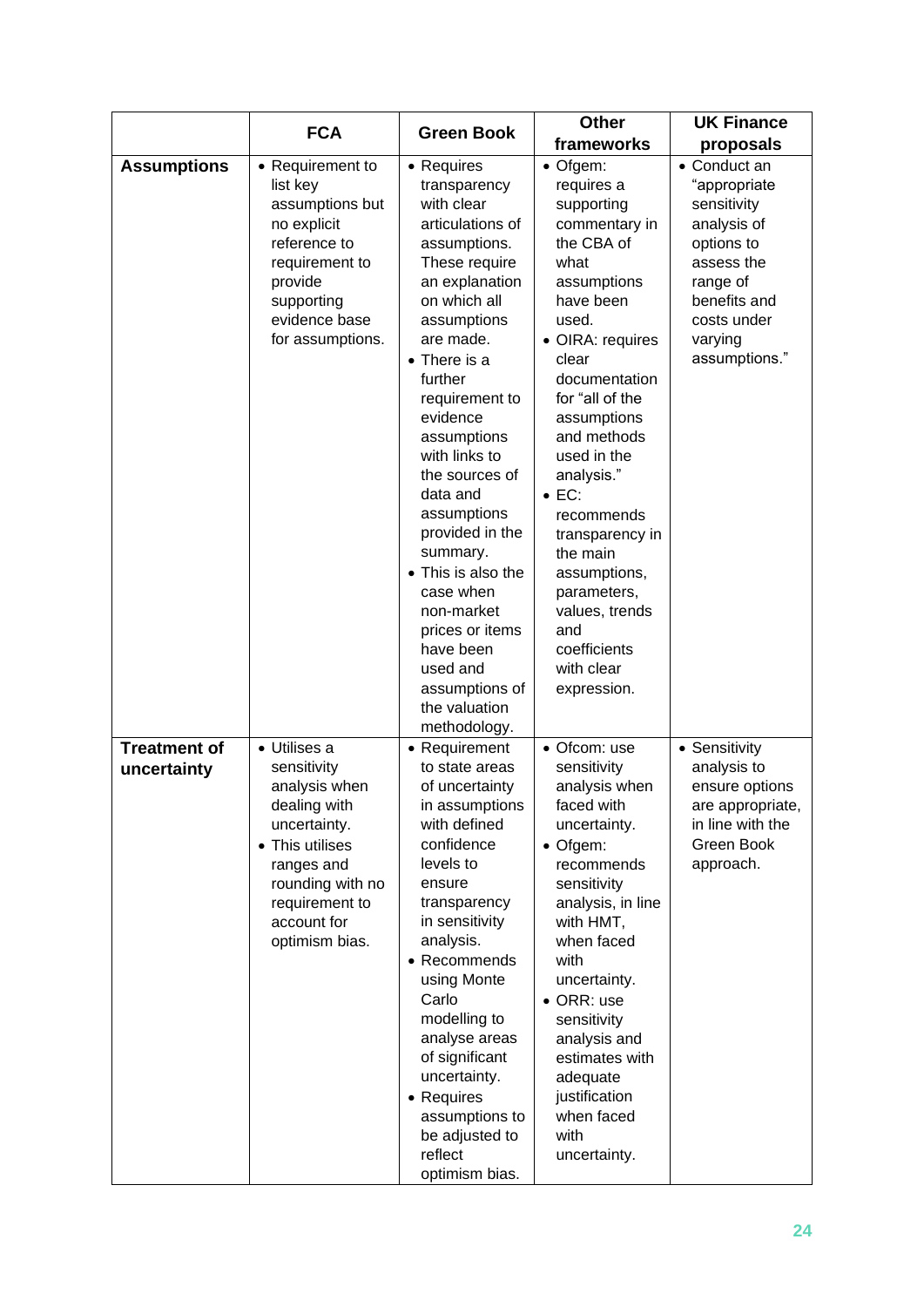|                | <b>FCA</b>                                                                                                                                                                                                                                                                                                                                                                 | <b>Green Book</b>                                                                                                                                                                                              | <b>Other</b>                                                                                                                                                                                                                                                                                                                                                                                     | <b>UK Finance</b>                                                                                                                                                                                                       |
|----------------|----------------------------------------------------------------------------------------------------------------------------------------------------------------------------------------------------------------------------------------------------------------------------------------------------------------------------------------------------------------------------|----------------------------------------------------------------------------------------------------------------------------------------------------------------------------------------------------------------|--------------------------------------------------------------------------------------------------------------------------------------------------------------------------------------------------------------------------------------------------------------------------------------------------------------------------------------------------------------------------------------------------|-------------------------------------------------------------------------------------------------------------------------------------------------------------------------------------------------------------------------|
|                |                                                                                                                                                                                                                                                                                                                                                                            |                                                                                                                                                                                                                | frameworks                                                                                                                                                                                                                                                                                                                                                                                       | proposals                                                                                                                                                                                                               |
| <b>Outputs</b> | • Does not need to<br>demonstrate that<br>the benefits of<br>the initiative<br>exceed the<br>costs. Instead, a<br>positive net<br>benefit can be<br>determined at<br>the discretionary<br>judgement of the<br>FCA.<br>• No further<br>articulation is<br>required in terms<br>of empirical<br>evidence to<br>determine<br>whether the<br>initiative will be<br>beneficial. | • Requires an<br>evidence base<br>to determine<br>the best<br>option. This is<br>based on the<br>best allocation<br>of resources<br>factoring in<br>costs, benefits,<br>risks and<br>unmonetisable<br>factors. | • Ofgem:<br>establish an<br>evidence base<br>against each<br>preferred<br>option and<br>utilise the<br>initiative that<br>corresponds<br>with its<br>business plan<br>and work<br>programme.<br>$\bullet$ OIRA:<br>recommends a<br>summary that<br>captures the<br>benefits and<br>costs for each<br>initiative. This<br>allows<br>comparison of<br>the preferred<br>and competing<br>proposals. | $\bullet$ Extend the<br>requirement to<br>conduct CBAs<br>to ensure<br>reasonable cost<br>or benefit<br>calculations.<br>This will allow<br>increased<br>measurement<br>and reporting of<br>regulators'<br>performance. |

5. This evaluation demonstrates that the Green Book and other regulators have adopted a more rigorous and analytical framework, with less scope for judgement-based and qualitative analysis, than the FCA.

#### **Evaluation: the FCA's Consumer Duty CBA**

#### **Introduction**

- 6. As set out below, the findings from our review of the FCA's Consumer Duty CBA highlight that, while it may broadly meet the requirements of FSMA, the framework raises the risk of a judgement-based outcome. The FCA has not prepared evidence to support a theory of change, there is limited quantification of benefits, and there is no substantiation of key assumptions. Costs are presented using a broad range, highlighting the level of potential uncertainty of the intervention. No further sensitivity analysis is conducted other than the presentation of the range of costs. The FCA has been unable *to "reasonably estimate the scale of benefits,"* including improved consumer welfare, a reduced need to seek financial compensation and changes to competitive dynamics.
- 7. These factors raise questions about the robustness of the analysis supporting the Consumer Duty and the efficacy of the FCA framework under which the CBA was developed. In particular, there is a risk that firms will be burdened with significant costs to realise limited benefits.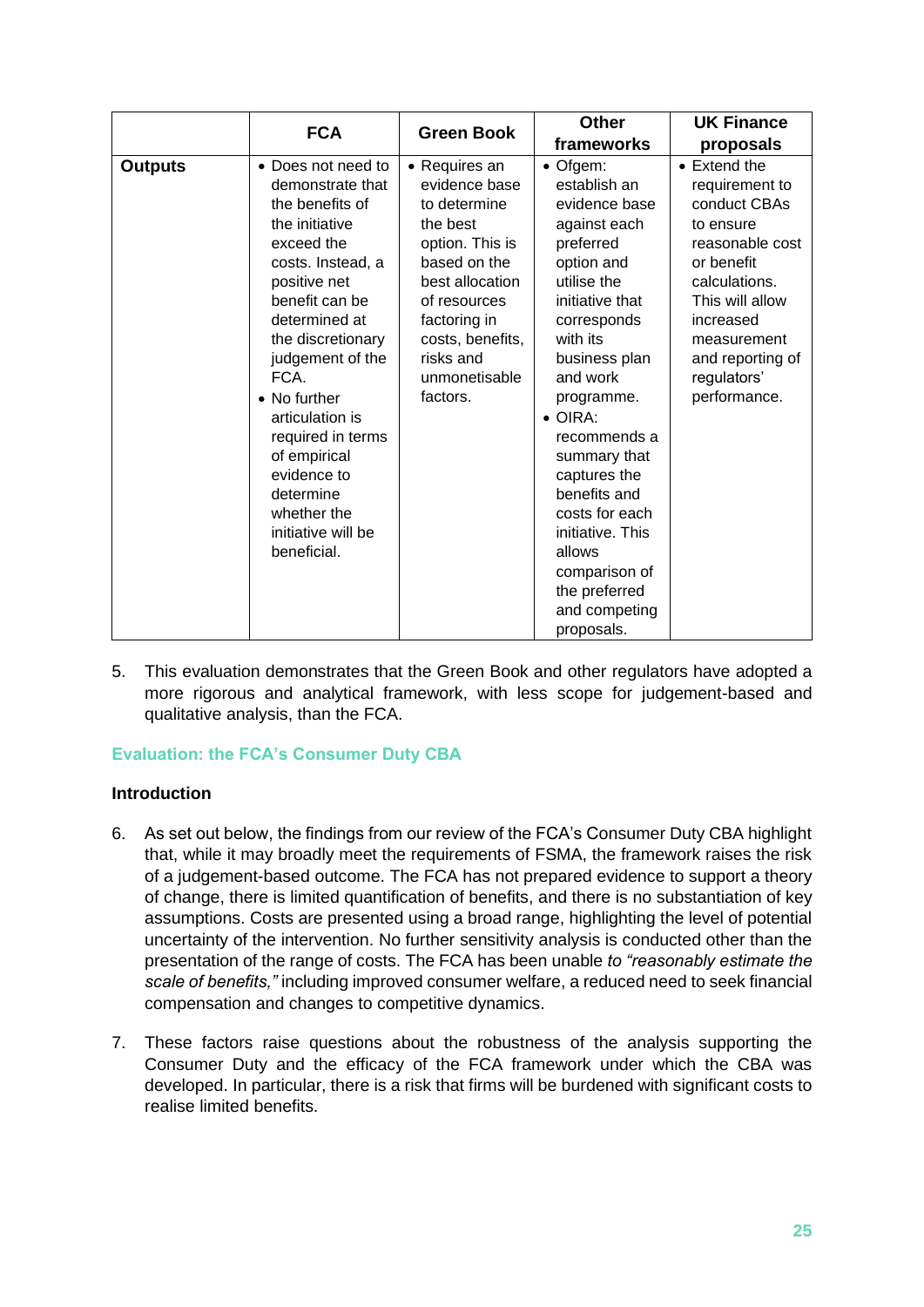#### **Purpose**

- 8. Section 138I of FSMA requires the FCA to publish a CBA alongside any proposed rule changes. This is a mandatory requirement to inform the FCA's analysis and decision making.
- 9. The FCA's guidelines require that a "robust assessment of expected impacts is reported in the CBA." This includes outlining the baseline and key assumptions, costs, benefits, impact analysis, risk analysis and summary of the costs and benefits of the associated intervention. The guidelines set out that this should be supported with sufficient evidence, based on the best available information at the time of consulting, to ensure a FSMAcompliant CBA.
- 10. This allows the FCA a high degree of discretion. By way of illustration, the Consumer Duty CBA appears to lack a granular evidence base to support the FCA's decision making. This has led the FCA to make judgements and theoretical estimates of the impact of the Consumer Duty to support a judgement-based conclusion. This includes, but is not limited to, improved consumer welfare, the reduced need to seek financial compensation and the costs associated with change and IT projects. This approach appears to have significant gaps from an evidence-based policy-making approach.
- 11. The FCA's guidelines highlight that, "FSMA does not require us to prove mathematically that benefits exceed costs. We do though need to show that the proposed rules advance our operational objectives, having regard to the principle that a burden or restriction which is imposed should be proportionate to the benefits which are expected to result." Section 1C of FSMA highlights the FCA's consumer-protection objective "to apply their resources and interventions to achieve the greatest impact for consumers and the greatest public value."<sup>35</sup> However, the FCA's approach to the Consumer Duty CBA does not quantify the benefits or different options, causing a potential risk of misallocating its resources and failing to advance this objective.
- 12. As we set out below, the FCA can present a CBA for a single option and not fully quantify costs and benefits if it is deemed too complex to do so. The FCA's framework therefore enables it to make a qualitative judgement that an intervention would be net beneficial despite not requiring it to substantiate this conclusion. The FCA's guidelines also enable it to proceed with policy interventions without demonstrating with evidence, where not reasonably practicable, that the costs are proportionate to the benefits and the intervention provides the best balance of costs, benefits, risks and unmonetisable factors.
- 13. While there will always be policy considerations that are difficult to quantify, other regulatory bodies have sought to develop a more objective evidence base for decision making. A notable example is the Green Book, which provides detailed guidance for objective analysis to support the decision-making process to achieve the stated policy outcome. The Green Book's methodology requires an assessment of the impact of several options using a structured, evidence-based framework to identify which option "provides the best balance of costs, benefits, risks and unmonetisable factors thus optimising value for money." This approach is also consistent with OBPR, Ofcom and OIRA, all of which require similar evidence-based frameworks in their CBAs.

<sup>35</sup> [https://www.fca.org.uk/publication/corporate/approach-to-consumers.pdf.](https://www.fca.org.uk/publication/corporate/approach-to-consumers.pdf)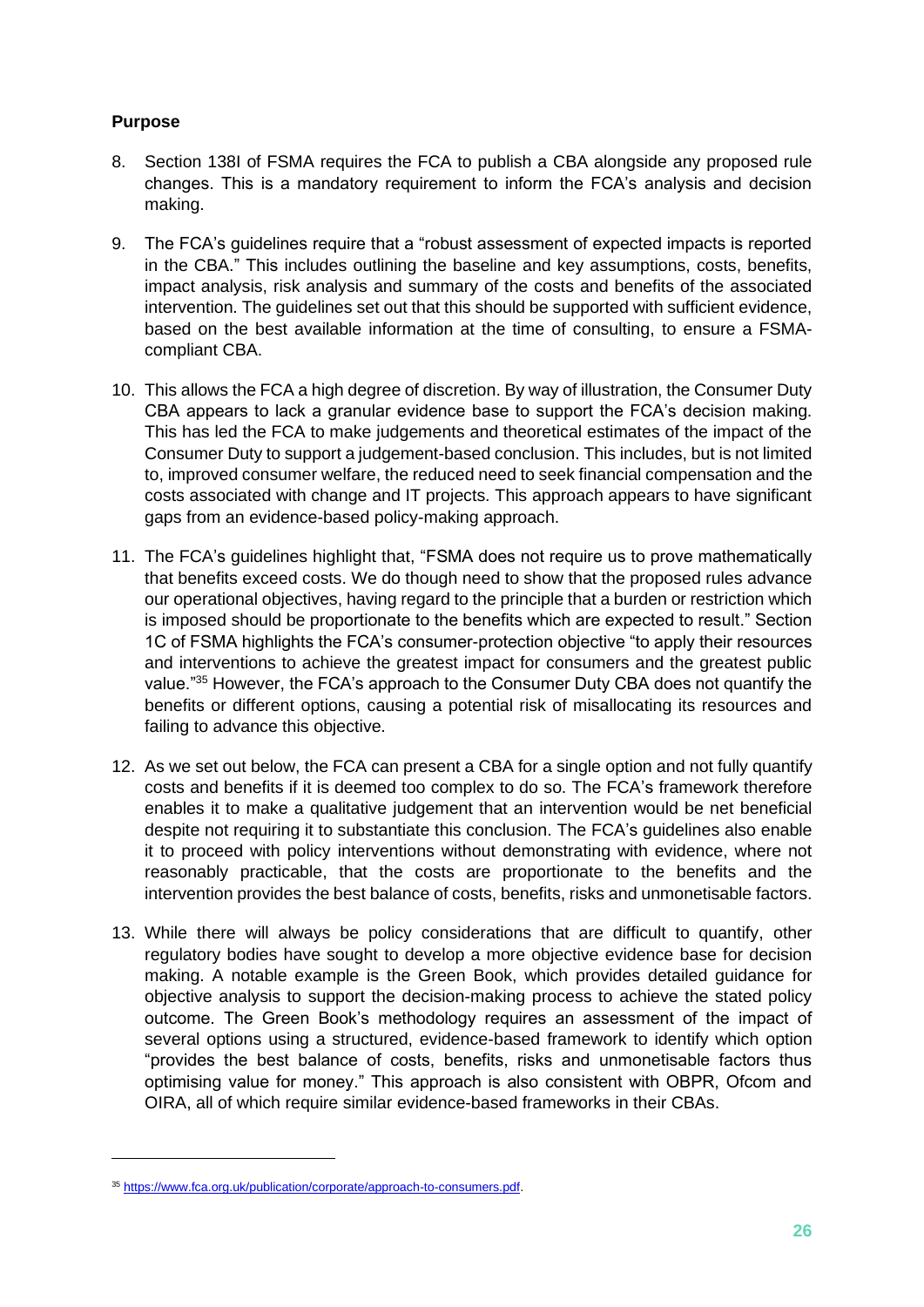14. As the FCA's guidelines enable CBAs that consider only a single option, they may lead to CBAs that are compliant with FSMA's requirements but without a robust basis for decision making. Instead, they amount to a loosely defined framework that lacks specificity and includes caveats allowing the FCA to justify its desired policy decisions with limited analysis or evidence. This is not an appropriate framework for determining the most appropriate regulatory interventions.

#### **Transparency of options**

- 15. Prior to identifying a preferred option, the FCA assesses "different options with high level, mostly qualitative analysis" and uses in-house information or information gained from engagement with industry participants. This enables the identification of a preferred option that is included within a consultation and its CBA. In addition to capturing the preferred policy initiative within the CBA, a counterfactual is included as the FCA's point of comparison.
- 16. The baseline counterfactual consists of a "business as usual" or "do nothing" scenario, with no policy or alternative interventions. The FCA's Consumer Duty counterfactual appears to have been defined in qualitative terms with an unspecified quantum of harm in the market and no detailed narrative of how this may evolve over time. We have previously highlighted that a "do nothing" scenario alone does not present a credible alternative to the proposed policy option in a CBA and that other potential options should also be considered in detail.
- 17. The FCA's approach to options assessment allows it to discard any options that are deemed ineffective, disproportionate or less effective at an early stage in its process. There are no explicit requirements to publish these options, leading to a lack of transparency in the policy-making process. Such transparency is fundamental to confidence in decision making in a regulatory regime.
- 18. The table below compares different CBA frameworks.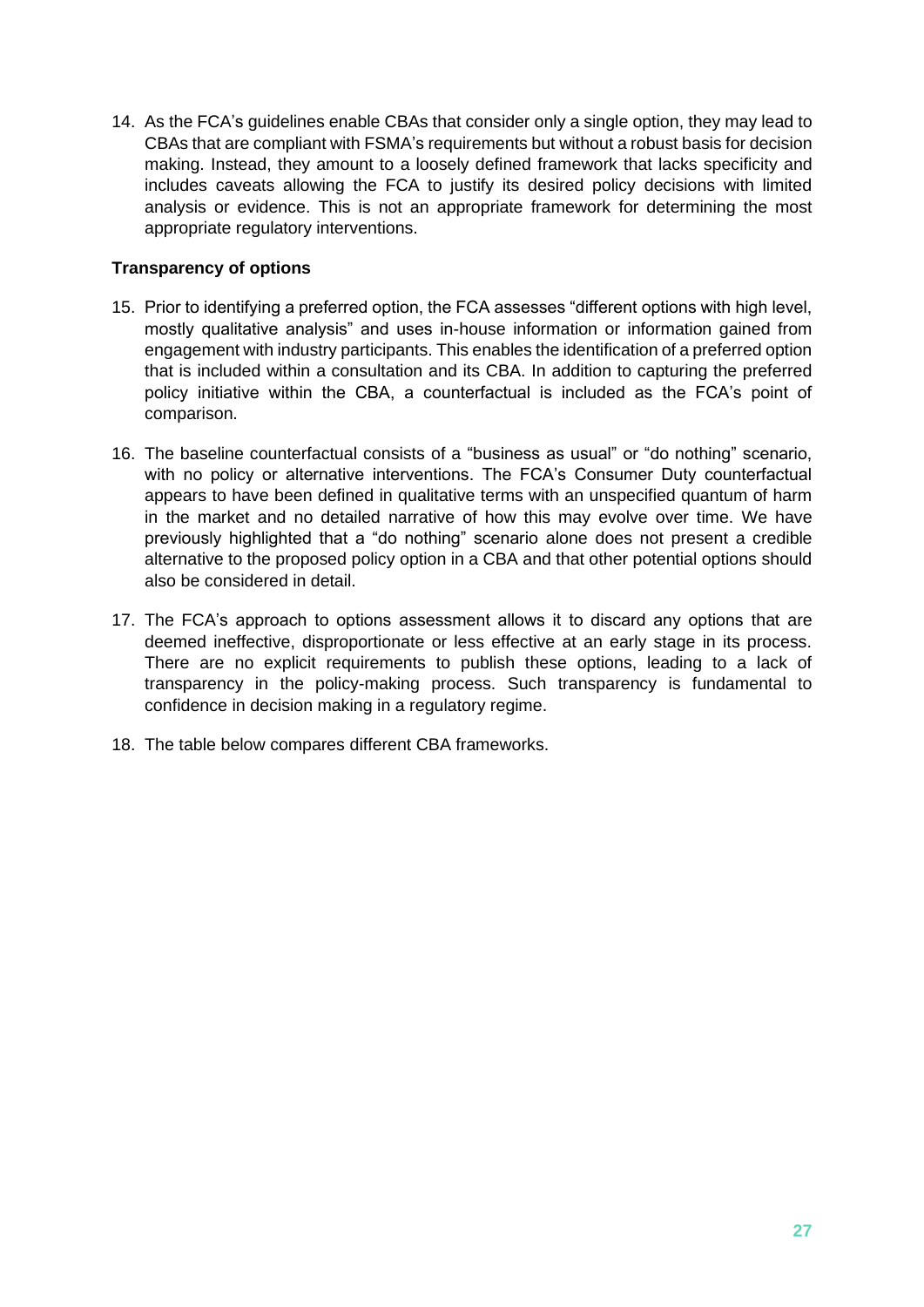| Options considered in benchmark CBA approaches |                                |                                |                                   |                              |  |
|------------------------------------------------|--------------------------------|--------------------------------|-----------------------------------|------------------------------|--|
| <b>Source</b>                                  | Counterfactual<br>"do nothing" | <b>Preferred</b><br>initiative | <b>Alternative</b><br>initiatives | Less-ambitious<br>initiative |  |
| <b>FSMA</b>                                    |                                |                                | $\boldsymbol{\mathsf{x}}$         | $\boldsymbol{\mathsf{x}}$    |  |
| <b>Consumer Duty</b><br><b>CBA</b>             |                                |                                | $\boldsymbol{\mathsf{x}}$         | $\boldsymbol{\mathsf{x}}$    |  |
| Green Book                                     |                                |                                |                                   |                              |  |
| Ofgem <sup>36</sup>                            |                                |                                |                                   |                              |  |
| Ofcom                                          |                                |                                |                                   |                              |  |
| ORR <sup>37</sup>                              |                                |                                |                                   |                              |  |
| $EC^{38}$                                      |                                |                                |                                   |                              |  |
| <b>OBPR</b>                                    |                                |                                |                                   |                              |  |
| <b>OIRA</b>                                    |                                |                                |                                   |                              |  |
| <b>UK Finance</b><br>proposals                 |                                |                                |                                   |                              |  |

- 19. The FCA's method of publishing only the preferred option and a counterfactual diverges from other regulatory guidelines and frameworks, notably, the Green Book, Ofcom, 39 Ofgem and overseas frameworks including OBPR.<sup>40</sup> These approaches capture a rational and viable set of shortlist options, with a framework to determine which represents the best value for money.
- 20. The other UK regulators above all use an approach consistent with the Green Book, which is seen as a "gold standard." This methodology captures a counterfactual and proposed policy initiative, consistent with the approach taken by the FCA in its Consumer Duty CBA but takes the additional step of quantifying the associated costs, benefits and risks of a range of different policy options. This helps to ensure better decision making, creating improved long-term public value.
- 21. We also continue to advocate the consideration of improved supervision and enforcement and the provision of guidance instead of introducing new regulatory requirements.

#### **Theory of change**

22. The FCA's guidelines note that it will, where appropriate, include a casual chain in the CBA. However, there is no regulatory requirement to evidence it. The lack of an explicit

<sup>36</sup> [https://www.ofgem.gov.uk/sites/default/files/docs/2019/11/riio-2\\_eso\\_cba\\_guidance.pdf.](https://www.ofgem.gov.uk/sites/default/files/docs/2019/11/riio-2_eso_cba_guidance.pdf)

<sup>37</sup> [https://www.orr.gov.uk/sites/default/files/om/revised-safety-cba-guidance-05022016.pdf.](https://www.orr.gov.uk/sites/default/files/om/revised-safety-cba-guidance-05022016.pdf)

<sup>38</sup> [https://ec.europa.eu/regional\\_policy/sources/docgener/studies/pdf/cba\\_guide.pdf.](https://ec.europa.eu/regional_policy/sources/docgener/studies/pdf/cba_guide.pdf)

<sup>&</sup>lt;sup>39</sup> [https://www.ofcom.org.uk/\\_\\_data/assets/pdf\\_file/0029/45596/condoc.pdf.](https://www.ofcom.org.uk/__data/assets/pdf_file/0029/45596/condoc.pdf)

<sup>40</sup> [https://obpr.pmc.gov.au/sites/default/files/2021-09/cost-benefit-analysis.pdf.](https://obpr.pmc.gov.au/sites/default/files/2021-09/cost-benefit-analysis.pdf)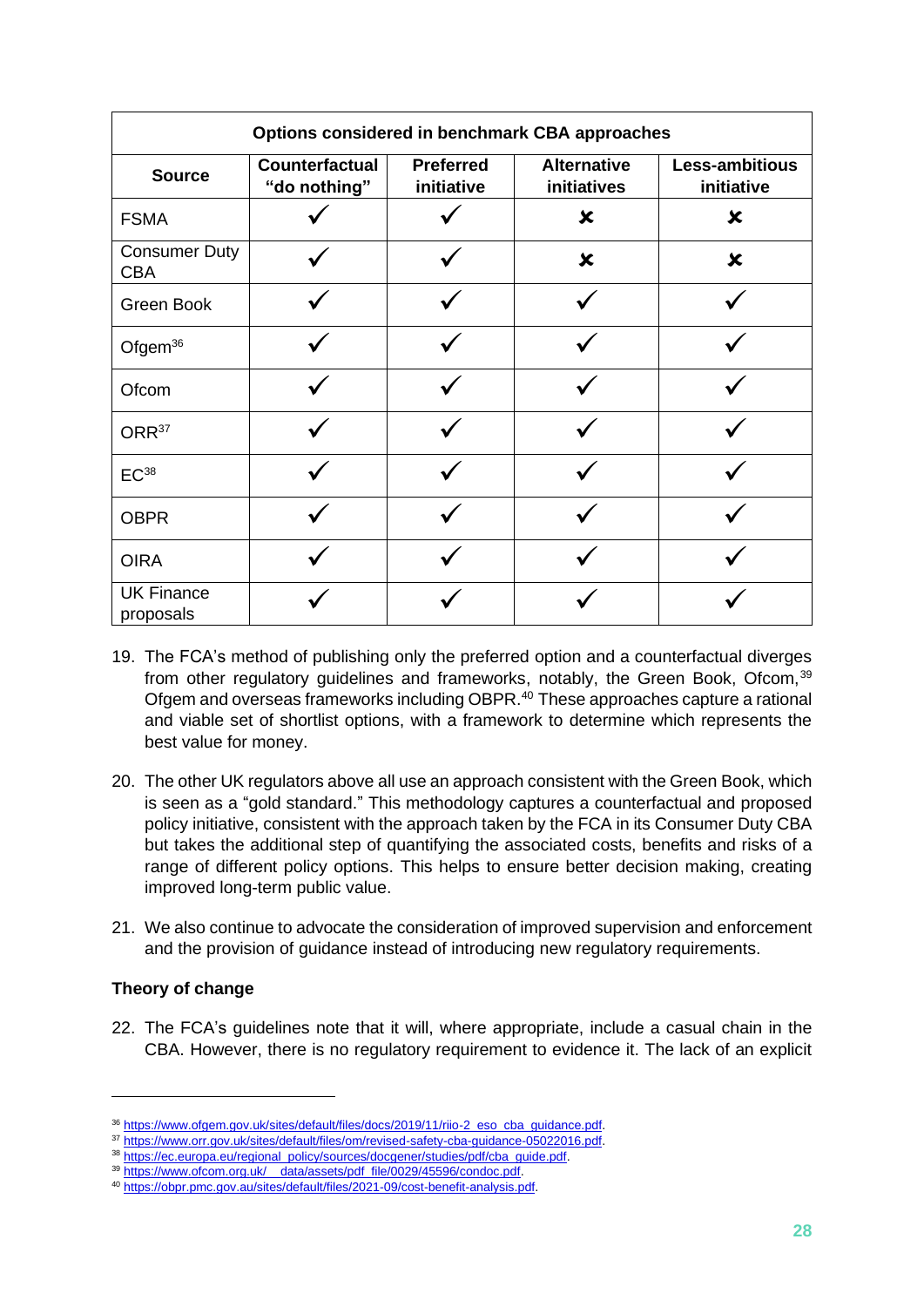reference to a causal chain reduces the evidence and transparency that demonstrate a proposed intervention will lead to the desired outcome.

- 23. The FCA's guidelines note that evidence to support a causal chain can be in the form of field trials to understand the likely impact of interventions to increase their degree of certainty and mitigate risks. Field trials are usually run where the FCA considers "the consumer behaviour is a key driver of benefits of the proposed policy and there are high costs/high risks with intervention" and only then if it considers that it is proportionate to undertake a field trial. The FCA states that it would not undertake a field trial if "existing evidence we have demonstrates that the costs of the policy are known to be small and the benefits are large" because "conducting further research would not be a proportionate use of resources."
- 24. Field studies are a helpful source of evidence for estimating benefits where the proposed intervention requires changes in consumer behaviour, there is limited existing evidence to support the intervention and the estimated cost of intervention is high. We consider all these factors to be present in the context of the Consumer Duty as the proposed measures are designed to increase customer engagement, increase confidence in the market and enable customers to make better informed decisions and switch to more suitable products and services.
- 25. Implementing the Duty is estimated to cost firms up to £2.4 billion in initial one-off costs in addition to ongoing costs. The CBA does not provide any evidence to support its causal chain, presenting a real risk of high costs being imposed with little consumer gain. As a result of the lack of evidence, the theory of change remains highly theoretical, undermining the analysis of both the costs and the benefits of the proposed intervention.
- 26. The Green Book uses a more evidence-based approach to the theory of change, noting its importance to the intervention. The Green Book states that (emphasis added):

*It is vital to understand both the context within which policy objectives are being delivered and the process of change that will result from the proposed intervention and cause the desired policy objectives. . . . The supplementary guidance on Business Cases covers in more detail the steps needed to develop, understand, and explain, the objective basis of this expectation and provide reasonable evidence. It is the foundation of the rationale for intervention in the way that is proposed.*

- 27. A key aspect highlighted in the Consumer Duty CBA (without quantification) is the benefits associated with improved consumer communication and customer service. The CBA highlights the potential improvements leading towards an improved customer journey. However, a large percentile of customers in the FCA's Financial Lives Survey had low knowledge about financial matters or felt overwhelmed.<sup>41</sup> The FCA does not consider in detail the potential impacts across different customer segments or the root causes of the potential harm in the market (which may be cognitive barriers that are difficult for firms to address) and does not provide any evidence that its intervention will benefit vulnerable customer groups due to the risks of customers not engaging with the market irrespective of changes made by firms.
- 28. Improving the FCA's guidelines to include a requirement to evidence the theory of change would be beneficial in future CBAs. It would specifically engender more confidence that there is a clear and well evidenced basis for intervention and provide a clearer and more

<sup>41</sup> [https://www.fca.org.uk/publications/research/financial-lives-2020-survey-impact-coronavirus.](https://www.fca.org.uk/publications/research/financial-lives-2020-survey-impact-coronavirus)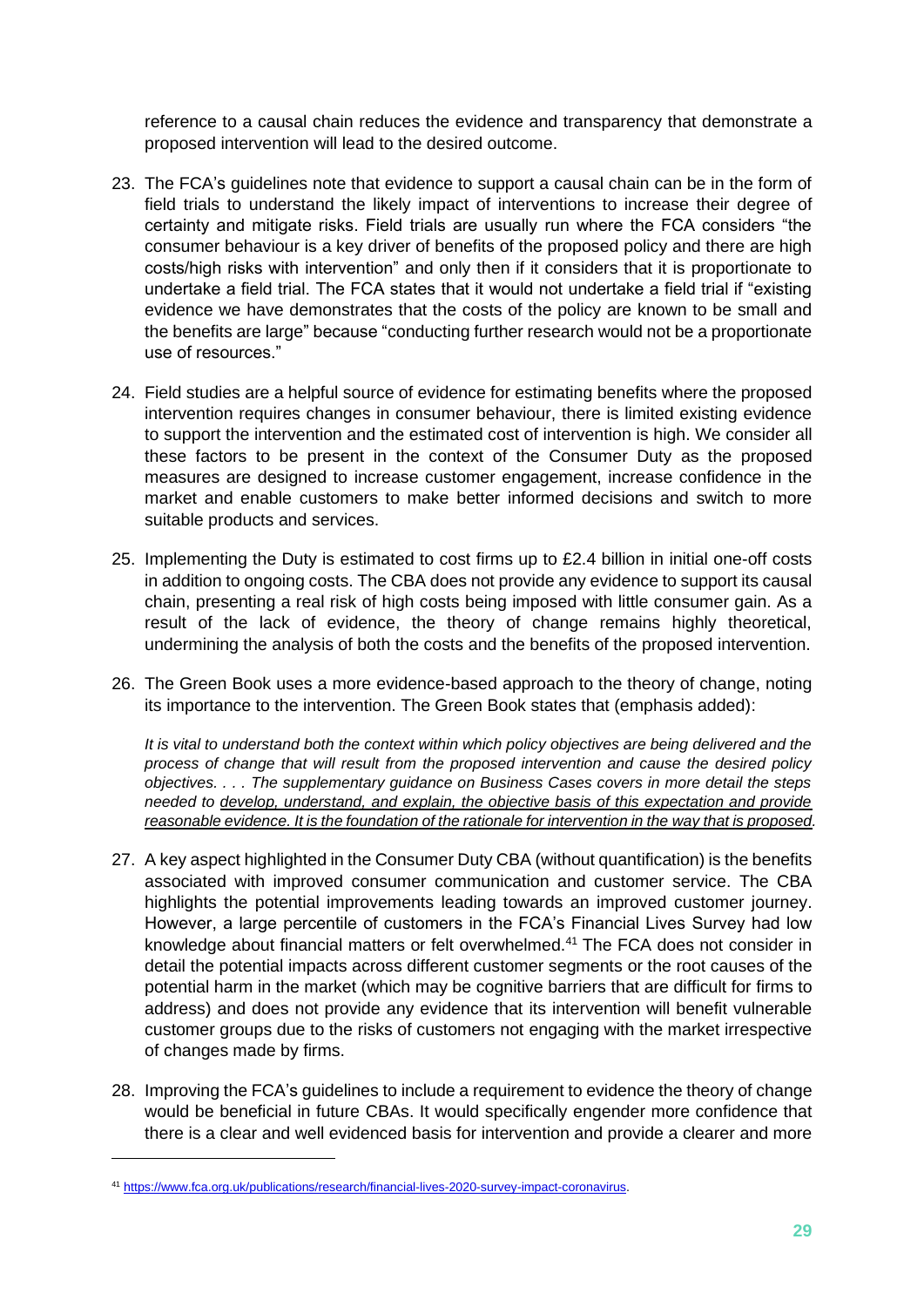transparent link to the costs and benefits. It would also better support the evaluation of the success of interventions.

#### **Costs and benefits**

- 29. The FCA's guidelines require the estimation of costs and benefits, subject to this being reasonably possible. In the context of the Consumer Duty, the FCA states that the impacts in terms of benefits cannot reasonably be estimated. This is compliant with FSMA's requirements but does not provide a sufficient evidence base to substantiate that the proposed intervention is the most appropriate.
- 30. The benefits section in the CBA is largely qualitative in nature and relies heavily on expected benefits from other FCA interventions. It provides no evidence from any evaluations that these interventions are delivering the benefits that were expected. Despite this, the overall conclusion of the CBA is that the benefits will exceed the costs. However, this is based on the FCA's judgement.
- 31. The Consumer Duty has estimated the direct costs to firms as ranging from £688.6 million to £2.4 billion, with no further clarification of costs for different firms based on the markets in which they operate. The FCA's guidelines note that it uses ranges as a mechanism for dealing with uncertainty (see below), but, without further analysis, it is not possible to determine what it considers to be the most likely outcome.
- 32. A number of indirect costs that firms would bear (e.g. loss in profits due to changes to product design and pricing) have been captured by the FCA in a qualitative analysis. However, there is no analysis to quantify the potential indirect cost among firms or at a sector level, including loss of profits due to a change in product design and changes to pricing structures. This risks causing an inaccurate quantification of the full costs of intervention, calling into question the positive net benefit deriving from the policy.
- 33. It is difficult to interpret and comment on the defined costs within the Consumer Duty CBA. This is due partly to the lack of evidence supporting the theory of change but partly to a lack of supporting evidence for the assumptions that underpin the FCA's cost modelling (see below).
- 34. In contrast to the FCA's guidelines, the Green Book recommends an approach of quantifying costs and benefits, even when they are unmonetisable or unquantifiable, by providing options with and without specific variables to produce alternative scenarios and reveal their intrinsic value. This is achieved through non-market valuation methods and techniques outlined within the change-process section of our recommendations.
- 35. Ofcom uses an approach consistent with the Green Book that quantifies the costs and benefits of each initiative over the implementation period and applies a discount rate to establish the realised timing. OIRA uses a similar approach, although the methodology only aims to capture timing and likelihood. In comparison, OBPR assesses several separate alternative policy options, qualifying that at least three separate options should be presented, including a non-regulatory option to ensure a robust comparison.
- 36. Application of our previous CBA recommendations could help to ensure the FCA has a robust CBA methodology. This could involve a more suitable, robust, evidence-based CBA or leveraging existing valuation and CBA models, including the Green Book, to more appropriately estimate the net benefit of the Consumer Duty. It may also enable a more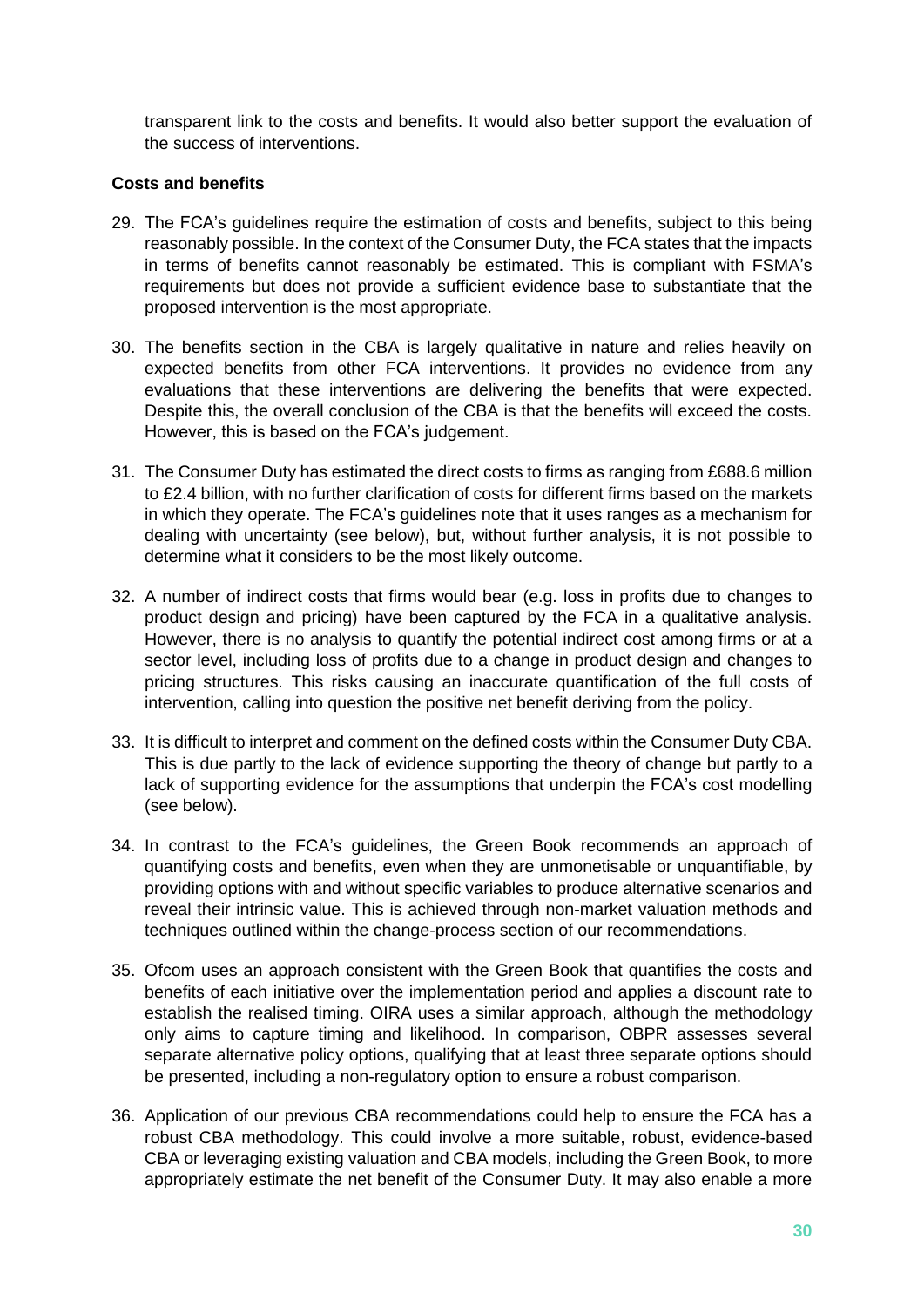accurate estimation of potential one-off direct and indirect costs that firms may incur, with a smaller cost range and lower levels of unquantified uncertainty.

#### **Counterfactual**

- 37. The FCA is not required to create a counterfactual in a CBA, especially where impacts cannot reasonably be estimated. As a result, it may decide not to produce a rigorous counterfactual with meaningful quantification of the harm that exists in the market and how it may evolve absent the intervention. Instead, it uses a point of comparison as an alternative "future" without the policy (also known as a "do nothing" approach) unless stated otherwise.
- 38. This approach emphasises harm arising because of the policy not being implemented in the form of harmful practices by firms in retail sectors. However, table 6 of the FCA guidelines outlines harm as a simple quantification of consumers in a market for which harm is present where a richer dataset is not available. This is the case in the Consumer Duty consultation, where the quantification of harm is articulated solely with reference to the number of consumers across the entire retail-banking customer base. This approach is compliant with the FCA's own guidelines but does not identify the scale of the harm that the FCA is seeking to address, nor does it quantify the size of vulnerable-customer groups where it indicates that harm may be more pronounced.
- 39. HMT explicitly requires a counterfactual baseline based on continuing business as usual and clearly articulating harm, even when a continuation of the current arrangements will have negative consequences. This counterfactual quantifies the costs and benefits of the baseline in absolute terms instead of incremental differences between the baseline and intervention options. It improves transparency of the actual implications of the policy, outlining comparable costs and benefits across all initiatives, including the baseline.
- 40. The Green Book approach is based on a core appraisal framework under which initiatives can be compared across several separate criteria based on a 90 per cent confidence interval. This confidence interval can be made wider, subject to approval, in instances where there are non-standard costs. It is also deemed that the use of two or more appraisal summary tables is required for UK-wide appraisals to ensure a robust summary of results and those of interest.
- 41. The Green Book approach enables key comparisons between initiatives, including their costs, benefits, impact over time and risks. It also captures inherent biases that may arise during the policy-making process, including the requirement to make allowances for optimism bias. If applied to the Consumer Duty consultation, it may put in question whether there is truly a positive net benefit derived from the initiative.
- 42. Other regulators use different approaches in quantifying their counterfactuals. OIRA captures a pre-statutory baseline of what the world would look like in the absence of intervention. Ofcom takes a similar approach, quantifying the costs and benefits without additional measures. Ofgem takes a robust approach requiring quantification of a baseline NPV to allow comparison against separate competing proposals, deviating from comparison against a zero value.
- 43. Ofgem's approach allows consistency when comparing a range of different options to the baseline due to a consistent formulation. The Green Book highlights that the calculation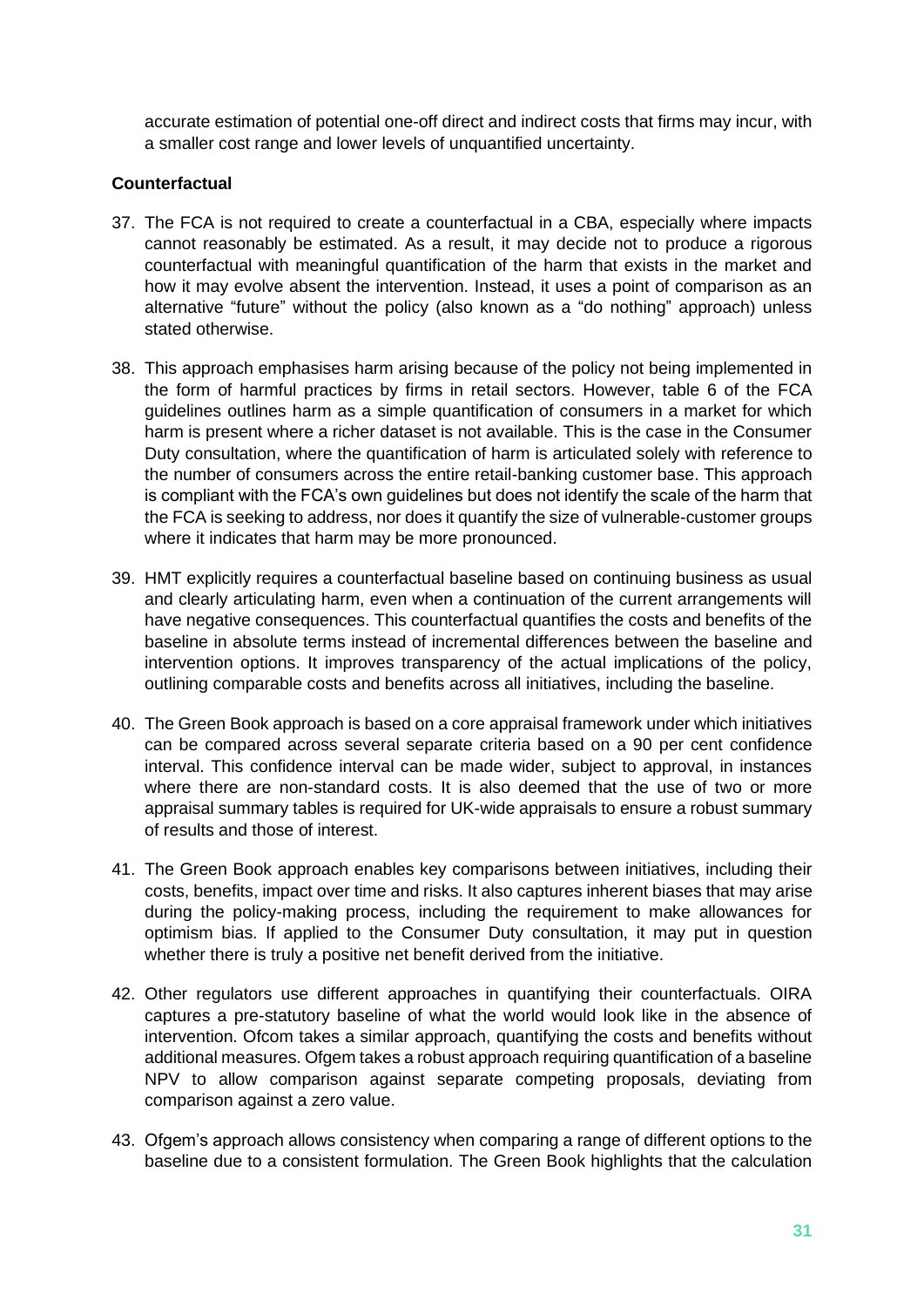of a benefit-to-cost ratio should be used for all options, allowing the relative benefits of public expenditure across the baseline and each initiative to be established and compared.

#### **Assumptions**

- 44. There is no explicit reference to a requirement to provide a supporting evidence base for any assumptions made in FCA CBAs. This risks inherent biases being introduced in such assumptions.
- 45. The FCA lists its key assumptions in the Consumer Duty CBA, as required in its guidelines. The FCA's procedures highlight that typical assumptions include prices and average costs/benefits, the period covered by the analysis, discount rates and compliance considerations. In addition to these, the FCA makes wider assumptions in the Consumer Duty CBA based on customer behavioural reactions, price changes impacting consumers and competition. The FCA highlights that benefits affecting consumer behaviour can be measured through discrete choice modelling, revealed preference and subjective wellbeing modelling, as outlined in its 2018 occasional paper on estimating the benefits of interventions that affect consumer behaviour. <sup>42</sup> The aforementioned models have not been applied to the Consumer Duty CBA, leading to judgement and theoretical assumptions being made about the expected benefits for consumers.
- 46. When using assumptions, there is an inherent risk that optimism and framing biases may be present, especially if assumptions are not substantiated through evidence and articulated assumptions.
- 47. The FCA sets out its assumptions in the Consumer Duty CBA as being based on responses received to its first consultation, discussions with stakeholders, internal data and data from the Financial Lives survey, conducted prior to the consultation. Firms' responses to the first consultation solely capture existing policies and processes and expected changes. However, there is no clear articulation of the evidence that has been captured, the firms included in the discussions or any wider assumptions made.
- 48. The Green Book requires a clear articulation of assumptions and their objective basis, especially when they have a significant impact on the decision being made. Further granularity is required in objectively evidencing, explaining and defining any assumptions, with links to data sources and highlighting any uncertainty. The Green Book also emphasises that "application of assumptions with no basis on objective data is not a satisfactory approach."
- 49. The EC and OIRA require assumptions to have supporting commentary where applied, to allow transparency of what assumptions have been made. OIRA use a similar approach, recommending the use of clear documentation for all assumptions and methods captured within CBAs.

#### **Treatment of uncertainty**

50. The FCA's guidelines highlight that key risks and uncertainties may arise due to the potential for errors in sampling, modelling or wider behavioural aspects. It applies sensitivity analysis to help identify areas of uncertainty and risks to the success of a policy.

<sup>42</sup> [https://www.fca.org.uk/publication/occasional-papers/occasional-paper-39.pdf.](https://www.fca.org.uk/publication/occasional-papers/occasional-paper-39.pdf)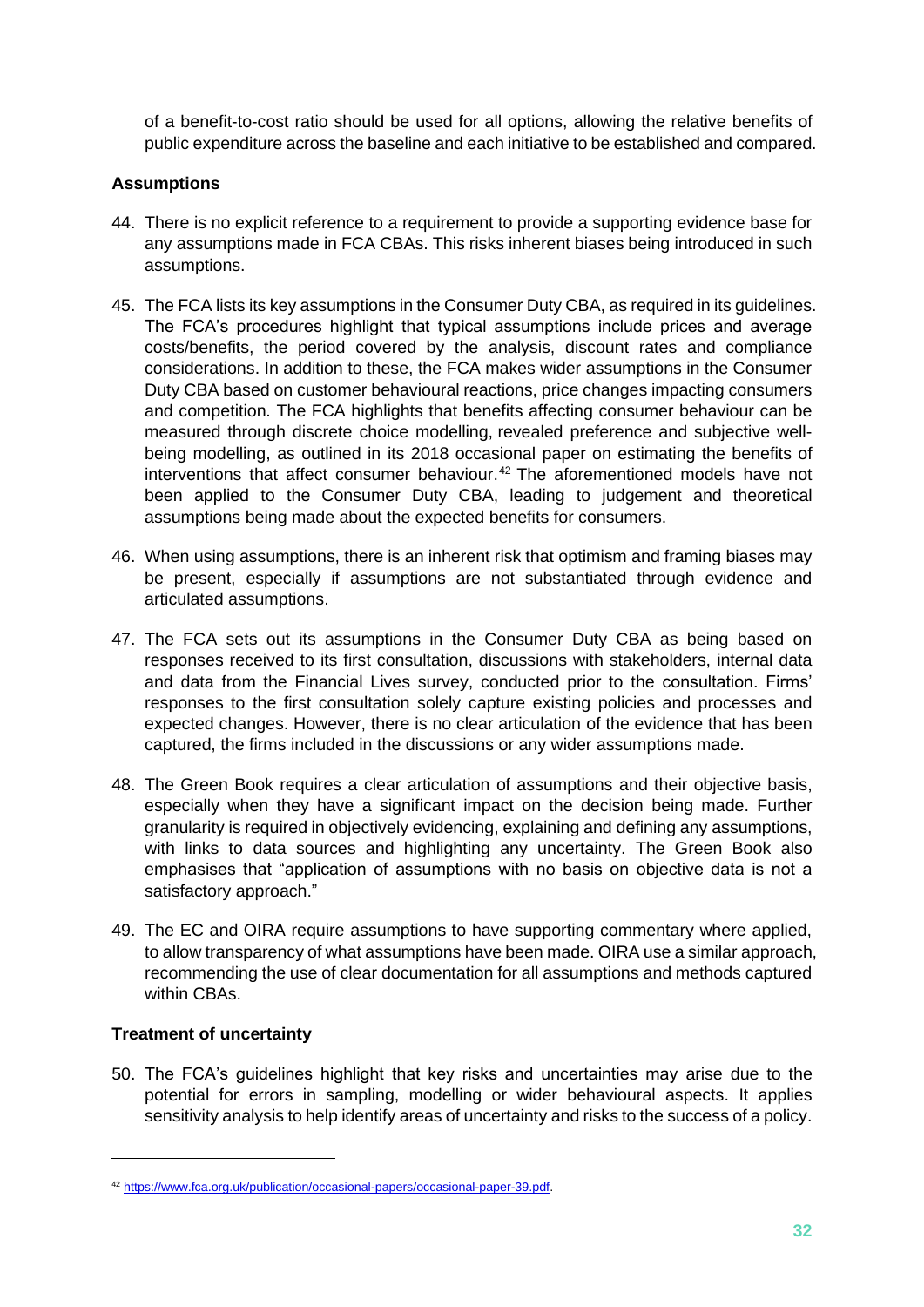To mitigate the uncertainty, ranges and rounded estimates are used, with varying ranges based on the level of uncertainty present.

- 51. The inherently uncertain nature of initiatives can cause limitations to establishing accurate statistics. The FCA's use of ranges can enable a degree of quantification in terms of costs and benefits, subject to accuracy and transparency. However, the sensitivity analysis appears to have no requirement to reflect or account for optimism bias in the FCA's approach. This risks ranges and estimates not accurately reflecting the implications of an initiative. This is the case in the Consumer Duty consultation, which may not accurately establish direct and ongoing costs that firms may face and estimates benefits that do not consider cognitive, inertia, and *status quo* biases, inherent when customers process information. This has the potential for overoptimism about key cost and benefit parameters and the predicted net benefit of the initiative.
- 52. The Consumer Duty also lacks transparency of the uncertainties presented in the CBA, specifically by using wide-ranging outputs for cost assessments with no indication of the likely outcomes. The absence of sensitivity analysis has created outputs without assigned confidence levels, risk analysis or an assessment of the potential for unintended adverse consequences. This contributes to a lack of transparency due to wide-ranging uncertainties, which may have a material impact on whether a positive net benefit is truly achieved.
- 53. The Green Book notes a requirement to state areas of uncertainty within assumptions to quantify risks and account for optimism bias for both costs and benefits. This requires an optimism-bias adjustment to be made, evidencing mitigating or contributory factors. When faced with uncertainty, there is a requirement to define confidence levels based on the degree of uncertainty involved in an initiative.
- 54. The Green Book uses the following valuation methods in overcoming uncertainty and ensuring a decision is based on credible underlying statistics. The non-market valuations are included within sensitivity analysis, testing whether the valuation is critical. Key valuation methods used by HMT are used to capture the following approaches:
	- identifying closely comparable market prices when unavailable;
	- establishing generic prices using the Green Book's approved transferable price;
	- using hedonic pricing to establish consumers' revealed preference;
	- using a questionnaire to establish consumers' willingness to pay to receive or avoid an outcome;
	- using a questionnaire outlining compensation to avoid a loss;
	- using direct well-being-based responses to estimate relative prices of non-market goods from existing data or questionnaire-based research; and
	- estimating a central reference value and range.
- 55. The EC recommends several steps (e.g. utilising credible benchmarks and reference class forecasting) to reduce optimism bias in its CBA guidance, noting that special attention should be taken when dealing with uncertainty in forecasting future variables. It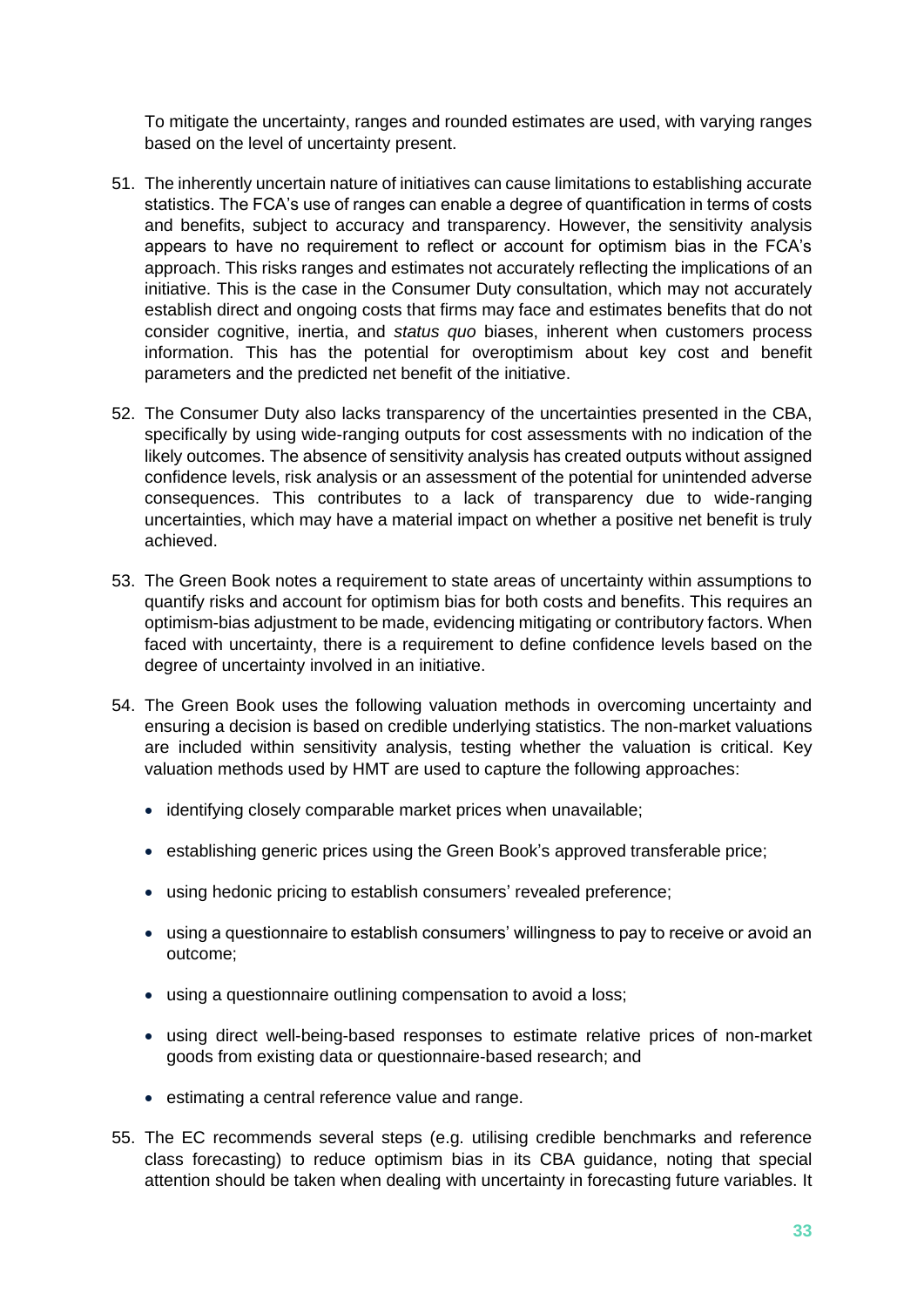emphasises World Bank findings that optimism bias and strategic misrepresentation are likely to be the largest biases in non-routine projects.<sup>43</sup> There is a risk that this may be the case in the Consumer Duty due to a lack of empirical evidence captured in the CBA and supporting the theory of change, leading to inherent uncertainty in the assessment of the costs and benefits.

- 56. Other regulators, including Ofcom, the ORR and Ofgem, use sensitivity analysis, similar to the Green Book approach. This enables adequate justification to be determined when facing uncertainties associated with a proposal. Ofgem highlights that its approach is "consistent with the HM Treasury Green Book guidance." It also calculates a switching value to establish how much a variable would change in order to make an option no longer viable.
- 57. HMT's approach requires a sensitivity analysis to be undertaken when faced with uncertainty. It also applies Monte Carlo analysis to produce a simulation-based risk model where there is significant uncertainty. This approach produces a more robust output, less uncertainty for the reader and increased transparency compared to estimated ranges in instances of high uncertainty. The model also has specific provisions to mitigate optimism based on option selection, risk management, sharing and defined confidence levels. This enables multipoint probabilities to be associated with each proposal, establishing an estimated probability across different confidence intervals.
- 58. Application of a Monte Carlo analysis appears consistent among other regulators, including the EC and OBPR. OBPR has highlighted this approach as a more statistically robust approach to sensitivity analysis. In addition to using Monte Carlo simulation, OPBR highlights the application of worst/best-case analysis and partial-sensitivity analysis.

#### **Outputs**

- 59. The Consumer Duty proposal posits a net benefit based on estimated cost ranges and no quantification of benefits or detailed sensitivity analysis. This has caused there to be no further quantification or demonstration of how the benefits exceed the costs under a range of different potential outcomes. It appears to have been established through limited empirical evidence and based on FCA judgement. There is no detailed summary of the outputs of the CBA given the non-quantification of benefits and the broad range of costs presented.
- 60. The application of judgement-based estimates has limitations where time-based analysis is not fully undertaken within the FCA's methodology. Instead, values are considered through rounded estimates, with no indication of how costs and benefits will evolve over time and when the proposed consumer benefits will occur and hence when the value for money would be delivered. In comparison, the Green Book utilises NPV approaches to capture the future costs and benefits across a wider time interval. This enables a further articulation of whether the benefits truly exceed the costs of an initiative and the ability to compare different options on a consistent basis where these options may deliver a different profile of benefits over time.
- 61. Measurement of useful outputs is required to have an evidence base to determine the preferred option among competing options. HMT's evidence base aims to determine

<sup>43</sup> [https://openknowledge.worldbank.org/bitstream/handle/10986/8579/wps3781.pdf.](https://openknowledge.worldbank.org/bitstream/handle/10986/8579/wps3781.pdf)